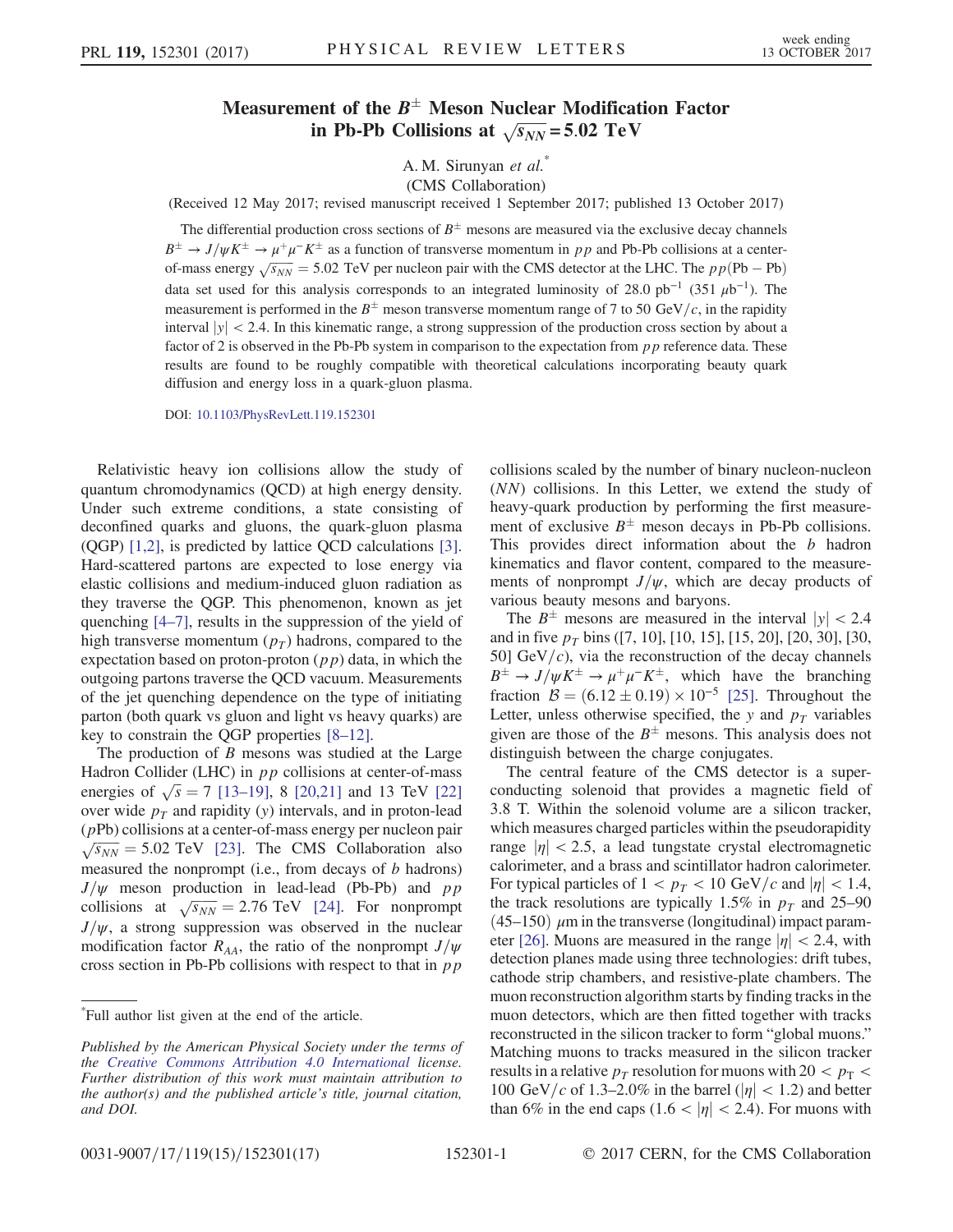higher  $p<sub>T</sub>$  up to 1 TeV/c, the  $p<sub>T</sub>$  resolution in the barrel is better than 10% [\[27\]](#page-5-8). The hadron forward (HF) calorimeter uses steel as an absorber and quartz fibers as the sensitive material. The two halves of the HF are located 11.2 m away from the interaction point, one on each end, providing together coverage in the range  $3.0 < |\eta| < 5.2$ . In this analysis, the HF information is used for performing an offline event selection. A detailed description of the CMS experiment and coordinate system can be found in Ref. [\[28\]](#page-5-9).

For the decay channel measured in this analysis, the background consists primarily of two sources. A combinatorial background originates from randomly pairing a  $J/\psi$  with an unrelated charged particle. This gives rise to a falling contribution in the invariant mass spectrum. A heightened background in the invariant mass region below 5.4 GeV/ $c^2$  is also present, which corresponds to partially reconstructed  $b$  hadron decays from processes other than the one of interest. As an example, a heightened structure can be created by  $B^0 \rightarrow J/\psi K^*(892)^0 \rightarrow$  $\mu^+ \mu^- K^+ \pi^- \quad [\bar{B}^0 \to J/\psi \bar{K}^* (892)^0 \to \mu^+ \mu^- K^- \pi^+]$  decays in which one decay product is lost, resulting in a  $B^+$ (B<sup>−</sup>) candidate. Several Monte Carlo (MC) simulated event samples are used to evaluate background components, signal efficiencies and detector acceptance corrections. This includes samples containing only the  $B^{\pm}$  meson decays channels being measured, and samples with inclusive (prompt and nonprompt)  $J/\psi$  mesons. Protonproton collisions are generated with PYTHIA 8 [\[29\]](#page-5-10) tune CUETP8M1 [\[30\]](#page-5-11) and propagated through the CMS detector using the GEANT4 package  $[31]$ . The decay of the B mesons is modeled with the EVTGEN 1.3.0 [\[32\],](#page-5-13) and finalstate photon radiation in the  $B$  decays is simulated with PHOTOS 2.0[\[33\]](#page-5-14). For the Pb-Pb MC samples, each PYTHIA 8 event is embedded into a Pb-Pb collision event generated with HYDJET 1.8 [\[34\],](#page-5-15) which is tuned to reproduce global event properties, such as the charged-hadron  $p_T$  spectrum and particle multiplicity.

Events were collected with the same trigger during the  $pp$  and Pb-Pb data taking, requiring the presence of two muon candidates, with no explicit momentum threshold. For the offline analysis, events have to pass a set of selection criteria designed to reject events from background processes (beam-gas collisions and beam scraping events) as described in Ref. [\[35\].](#page-5-16) Events are required to have at least one reconstructed primary interaction vertex with a distance from the center of the nominal interaction region of less than 15 cm along the beam axis. In Pb-Pb collisions, the shapes of the clusters in the pixel detector have to be compatible with those expected from particles produced by a Pb-Pb collision [\[36\]](#page-5-17). The Pb-Pb collision event is also required to have at least three towers in each of the HF detectors with energy deposits of more than 3 GeV per tower. These criteria select  $(99 \pm 2)\%$  of inelastic hadronic Pb-Pb collisions. Selection efficiencies higher than 100% are possible, reflecting the possible presence of ultraperipheral (i.e., nonhadronic) collisions in the selected event sample. The Pb-Pb sample corresponds to an integrated luminosity of approximately 351  $\mu$ b<sup>-1</sup>. This value is indicative only, as the Pb-Pb yield is normalized by the total number of minimum-bias events sampled,  $N_{MB}$ . The pp data set corresponds to an integrated luminosity of  $28.0 \text{ pb}^{-1}$ , which is known to an accuracy of 2.3% from the uncertainty in the calibration based on a van der Meer scan [\[37\]](#page-5-18).

Kinematic limits are imposed on the single muons so that their reconstruction efficiency stays above 10%. These limits are  $p_T^{\mu} > 3.5 \,\text{GeV}/c$  for  $|\eta^{\mu}| < 1.2$ ,  $p_T^{\mu} > 1.8 \,\text{GeV}/c$ for  $2.1 \leq |\eta^{\mu}| < 2.4$ , and linearly interpolated in the intermediate  $|\eta^{\mu}|$  region. The muons are also required to match the muons that triggered the event online, and pass selection criteria optimized for low  $p_T$  (the so-called soft selection [\[27\]\)](#page-5-8). Two muons of opposite charge with an invariant mass within 150 MeV/ $c^2$  of the worldaverage  $J/\psi$  meson mass [\[25\]](#page-5-6) are selected to reconstruct a  $J/\psi$  candidate, with a mass resolution of typically 18–55 MeV/ $c^2$ , degrading as a function of the dimuon rapidity and  $p<sub>T</sub>$ . Opposite-sign muon pairs are fitted with a common vertex constraint and are kept if the  $\chi^2$  probability of the fit is greater than 1%, lowering the background from charm- and beauty-hadron semileptonic decays. Each B meson candidate is formed from the combination of a  $J/\psi$ candidate with a charged-particle track, which are required to pass standard selections described in Ref. [\[35\].](#page-5-16) Without using particle identification, assumptions need to be made about the masses of the charged particles. In calculating the mass of the  $B^{\pm}$  candidates, the single charged particle is always assumed to have the mass of a charged kaon, and the muon pair is assumed to have the mass of a  $J/\psi$  meson. A single-track low- $p_T$  threshold of 0.5 GeV/c for pp collisions and  $0.8 \text{ GeV}/c$  for Pb-Pb collisions is applied to reduce the combinatorial background, which is further minimized by additional selection criteria. In particular,  $B^{\pm}$  candidates are selected according to the  $\chi^2$  probability of their decay vertex (the probability for the muon tracks from the  $J/\psi$  meson decay and the other charged track to point to a common vertex), the three-dimensional (3D) flight distance (normalized by its uncertainty) between the primary and decay vertices, and the pointing angle, which is defined as the angle between the line segment connecting the primary and decay vertices and the momentum vector of the  $B^{\pm}$  meson in the plane transverse to the beam direction. The selection is optimized in each  $p<sub>T</sub>$  bin, separately for  $pp$  and Pb-Pb results, using a multivariate technique that utilizes the genetics algorithm [\[38\],](#page-5-19) in order to maximize the statistical significance of the  $B^{\pm}$  mesons signal.

The raw yields of  $B^{\pm}$  mesons in pp and Pb-Pb collisions are extracted using a binned maximum likelihood fit to the  $B^{\pm}$  meson invariant mass distributions in the mass range 5–6 GeV/ $c^2$ . The estimation of the statistical uncertainties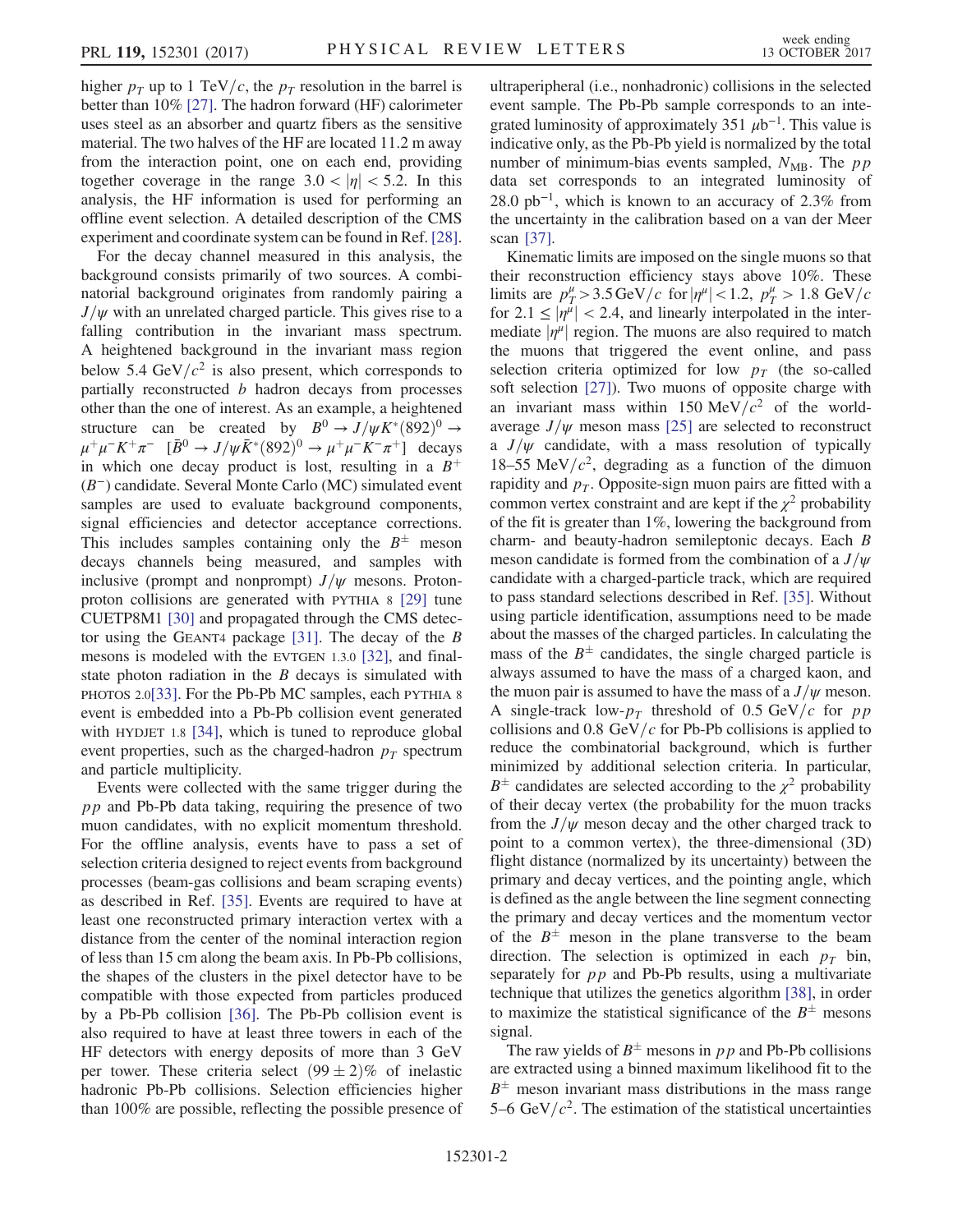<span id="page-2-0"></span>

FIG. 1. Invariant mass distributions of  $B^{\pm}$  candidates in pp (left) and Pb-Pb (right) collisions measured in  $|y| < 2.4$  and in the p<sub>T</sub> region  $10-15$  GeV/ $c$ .

of the fitted raw yields is based on the second derivatives of the negative log-likelihood function. Examples of fits to the invariant mass distributions in pp and Pb-Pb collisions are shown in Fig. [1,](#page-2-0) for the  $p_T$  region 10–15 GeV/c. The signal shape is modeled by two Gaussian functions with a common mean, a free parameter of the fit, and different widths determined from MC simulation for each  $p_T$  bin, individually for the  $pp$  and Pb-Pb results. The relative contribution of the two Gaussian functions to the signal yield is also fixed at the value given by the MC sample. The combinatorial background is modeled by a first-order polynomial as determined by studies of the inclusive  $J/\psi$  MC sample. The peaking background, labeled  $B \rightarrow$  $J/\psi X$  in Fig. [1](#page-2-0), is studied with the embedded MC sample including all B meson decays into final states with a  $J/\psi$ meson and found to be well described by the superposition of a double-sided Gaussian function and an error function. The shape is determined from a fit of the MC sample with all parameters free. The resulting functional form, with the overall normalization left floating, is included in the global fit function.

The differential cross section for  $B^{\pm}$  production in  $|y|$  < 2.4 is computed in each  $p<sub>T</sub>$  interval according to

$$
\left. \frac{d\sigma^{B^{\pm}}}{dp_T} \right|_{|y| < 2.4} = \frac{1}{2} \frac{1}{\mathcal{BL}} \frac{1}{\Delta p_T} \frac{N_{pp}^{(B^+ + B^-)}(p_T)}{\alpha_{pp}(p_T) \epsilon_{pp}(p_T)} \bigg|_{|y| < 2.4}
$$
 (1)

for pp data, and for Pb-Pb data according to

$$
\frac{1}{T_{AA}} \frac{dN_{\text{Pb-Pb}}^{B^{+}}}{dp_T}\Big|_{|y|<2.4}
$$
\n
$$
= \frac{1}{2} \frac{1}{\mathcal{B}N_{\text{MB}}T_{\text{AA}}}\frac{1}{\Delta p_T} \frac{N_{\text{Pb-Pb}}^{(B^{+}+B^{-})}(p_T)}{p_{\text{Pb-Pb}}(p_T)\epsilon_{\text{Pb-Pb}}(p_T)}\Big|_{|y|<2.4}.
$$
\n(2)

The  $N_{pp,\text{Pb}-\text{Pb}}^{(B^++B^-)}$  is the raw signal yield extracted in each  $p_T$  interval of width  $\Delta p_T$ ,  $(\alpha \epsilon)_{pp,\text{Pb-Pb}}$  represents the corresponding acceptance times efficiency, and  $\beta$  is the branching fraction of the decay chain. For the  $pp$  cross section,  $\mathcal L$  represents the integrated luminosity. For the Pb-Pb cross section, the  $T_{AA}$  is the nuclear overlap function [\[39\]](#page-5-20), equal to the number of NN binary collisions divided by the NN total inelastic cross section, and which can be interpreted as the NN-equivalent integrated luminosity per heavy ion collision.

The  $T_{AA}$  value for inclusive Pb-Pb collisions at  $\sqrt{s_{NN}} =$ 5.02 TeV is 5.61 mb<sup>−</sup><sup>1</sup>, as estimated from a Monte Carlo Glauber model [\[35,39\]](#page-5-16).

Assuming that in the kinematic region accessible by the present measurement  $B^+$  and  $B^-$  production cross sections are equal, the factor  $1/2$  accounts for the fact that the yields are measured for particles and antiparticles added together, but the cross section is given for one species only.

The cross sections are affected by several sources of systematic uncertainties arising from the signal extraction, corrections,  $\mathcal{B}, \mathcal{L}$ , or  $T_{AA}$  determination. The uncertainty of the modeling of the signal and background shapes (2.9% and 2.6% for  $pp$  and Pb-Pb cases, respectively) is evaluated on the  $p_T$  integrated bin, by varying the probability distribution functions used to describe the signal and background distributions. As an alternative combinatorial background shape, an exponential function and also second- and a third-order polynomials are used. The uncertainty of the signal modeling is evaluated by considering two fit variations: (i) leaving the width parameters free and (ii) using a sum of three Gaussian functions with common mean. The maximum of the signal variations is added in quadrature to the maximum of all the background variations, and propagated as the systematic uncertainty.

The systematic uncertainty due to the selection of the  $B$ meson candidates (3.8% for pp and 12.0% for Pb-Pb collisions) is estimated, in the  $p<sub>T</sub>$  integrated bin, from several variations of the selection value for each of the following:  $\chi^2$  probability of the decay vertex, the 3D flight distance, the pointing angle, the track  $p<sub>T</sub>$ , the track  $\eta$ , and the choice of the algorithm in the multivariate analysis.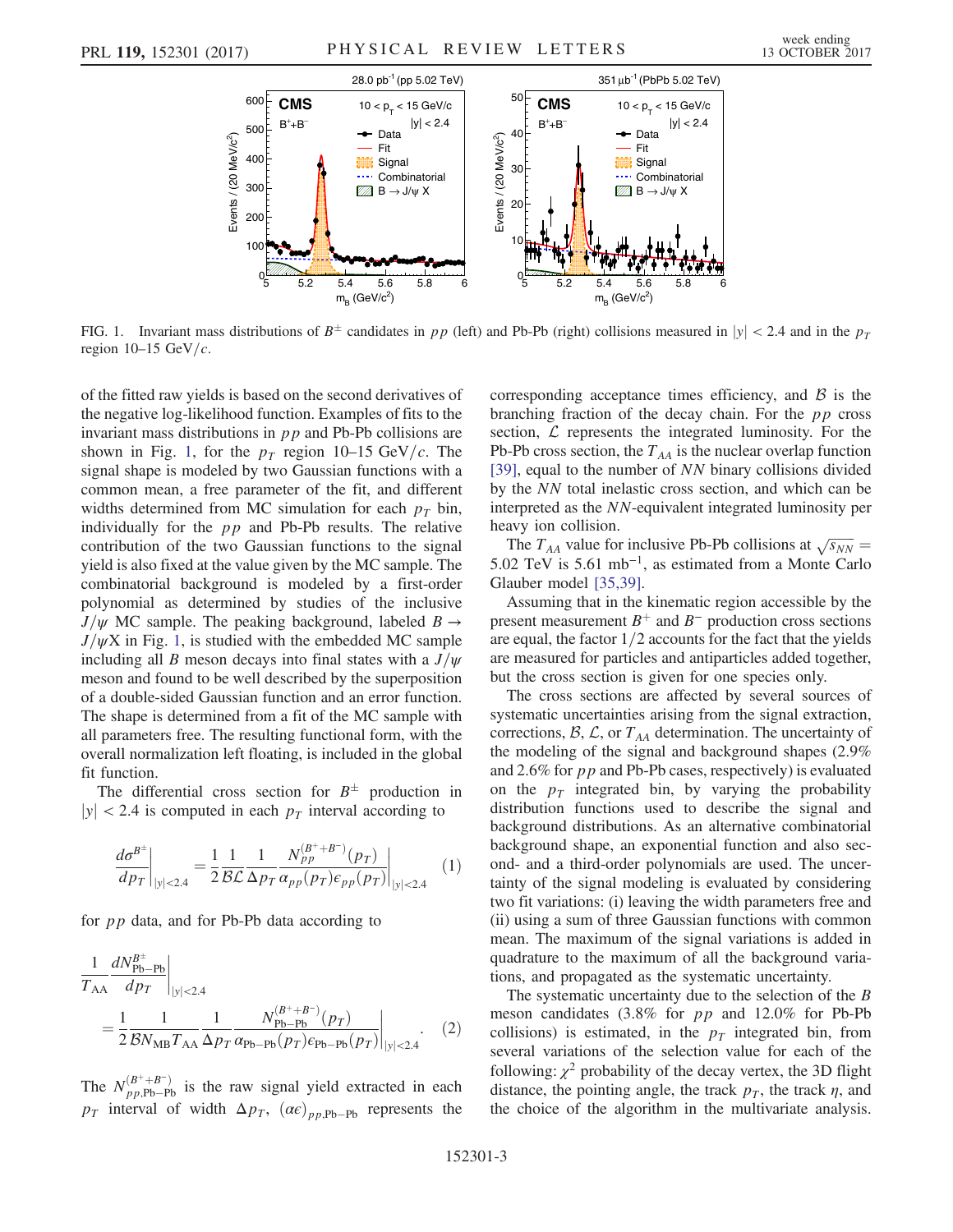<span id="page-3-0"></span>

FIG. 2. The  $p_T$  -differential production cross section of  $B^{\pm}$  in  $pp$  (left) and Pb-Pb (right) collisions at  $\sqrt{s} = 5.02$  TeV. The vertical bars (boxes) correspond to statistical (systematic) uncertainties. The systematic uncertainty boxes here include both the correlated and uncorrelated contributions added in quadrature. The global systematic uncertainty is listed in the legend and not included in the point-topoint uncertainties. For the *pp* cross section, they comprise the uncertainties in the integrated luminosity measurement and in the branching fraction B. For the Pb-Pb cross section, they comprise the uncertainties in  $T_{AA}$ ,  $N_{MB}$ , and B. The pp cross section is compared to fixed-order plus next-to-leading logarithm (FONLL) calculations [\[41](#page-5-22)–43] represented by the colored boxes with the heights indicating the theoretical uncertainty.

In each case, a systematic uncertainty is estimated from all variations, as the maximum of 1 minus the ratio of the selection efficiencies (the ratio of the nominal yield and the yield after applying the modified selection) estimated in data and simulation. The total uncertainty for the selection of the B meson candidates is the quadratic sum of the individual contributions from the six settings.

The bin-by-bin systematic uncertainties associated with the acceptance correction  $(0.1-0.4\%)$  are estimated by varying the shape of the generated  $B^{\pm}$  meson  $p_T$  and y spectra within limits defined by differences (including their statistical uncertainties) between data and MC calculations. Using these shape variations, "toy" MC simulations are used to recalculate the acceptance in each kinematic bin, the maximum variation between the nominal acceptance and the toys being propagated as the systematic uncertainty.

The uncertainty  $(2.8-5.5\%$  in pp and  $3.4-6.3\%$  in Pb-Pb collisions) in the efficiency of the trigger, muon reconstruction, and muon identification is evaluated bin by bin using a data-driven technique [\[40\]](#page-5-21). Another systematic uncertainty is assigned for the track reconstruction efficiency (4% per track in  $pp$  collisions [\[26\]](#page-5-7) and 6% in Pb-Pb collisions[\[35\]\)](#page-5-16). This uncertainty, together with all the others listed above as estimated on the  $p<sub>T</sub>$  integrated bin, is considered as a correlated systematic uncertainty. The uncertainties calculated bin by bin are considered uncorrelated. The systematic uncertainty in the cross section measurement is computed as the sum in quadrature of the different contributions mentioned above. The uncertainty of the  $B^{\pm}$  meson decay B is 3.1% [\[25\]](#page-5-6). The uncertainty of the number of minimum bias events in Pb-Pb,  $N_{MB}$ , is 1.0%. The  $T_{AA}$  uncertainty is  $+2.8\%$ ,  $-3.4\%$  [\[35\].](#page-5-16)

In Fig. [2,](#page-3-0) the  $p_T$ -differential production cross sections in pp and Pb-Pb collisions measured in the interval  $|y| < 2.4$  are presented. The  $p p$  result is compared to the cross section obtained from FONLL calculations [\[41\]](#page-5-22). The FONLL reference cross section is obtained by scaling the FONLL total b-quark production [41–[43\]](#page-5-22) by the world-average production fractions of  $B^+$  of 40.2% [\[25\]](#page-5-6). The calculated  $B^+$  FONLL reference is consistent with the measured  $B^{\pm}$  pp spectrum, similarly to what was observed in the previous publications in pp collisions at  $\sqrt{s} = 7$  TeV [\[13](#page-5-1)–17].

The nuclear modification factor  $R_{AA}$ , shown in Fig. [3,](#page-4-3) is computed as

$$
R_{AA}(p_T) = \frac{1}{T_{AA}} \frac{dN_{\rm Pb-Pb}^{B^{\pm}}}{dp_T} / \frac{d\sigma_{pp}^{B^{\pm}}}{dp_T}.
$$
 (3)

A clear suppression ( $R_{AA}$  < 1) of  $B^{\pm}$  mesons production in Pb-Pb collisions at  $\sqrt{s_{NN}} = 5.02 \text{ TeV}$  is observed. The  $R_{AA}$  is around 0.3–0.6 for  $B^{\pm}$  mesons  $p_T$  from 7 to 50 GeV/ $c$ .

The  $p_T$  dependence of  $R_{AA}$  is compared to the predictions of (a) two perturbative QCD-based models that include both collisional and radiative energy loss (Djordjevic [\[46\],](#page-6-0) CUJET3.0 [47–[49\]\)](#page-6-1), (b) a transport theoretical model based on a Langevin equation that includes collisional energy loss and heavy quark diffusion in the medium (TAMU [\[44,45\]\)](#page-6-2), and (c) a model based on the anti–de Sitter/conformal field theory correspondence that includes thermal fluctuations in the energy loss for heavy quarks in a strongly coupled plasma  $(AdS/CFT$  HH  $[50,51]$ ). The AdS/CFT HH calculation is provided for two settings of the diffusion coefficient D of the heavyquark propagation through the medium: either dependent on or independent of the quark momentum. The four theoretical calculations differ in several aspects, e.g., the modeling of the Pb-Pb medium (hydrodynamically [\[45,47\]](#page-6-4)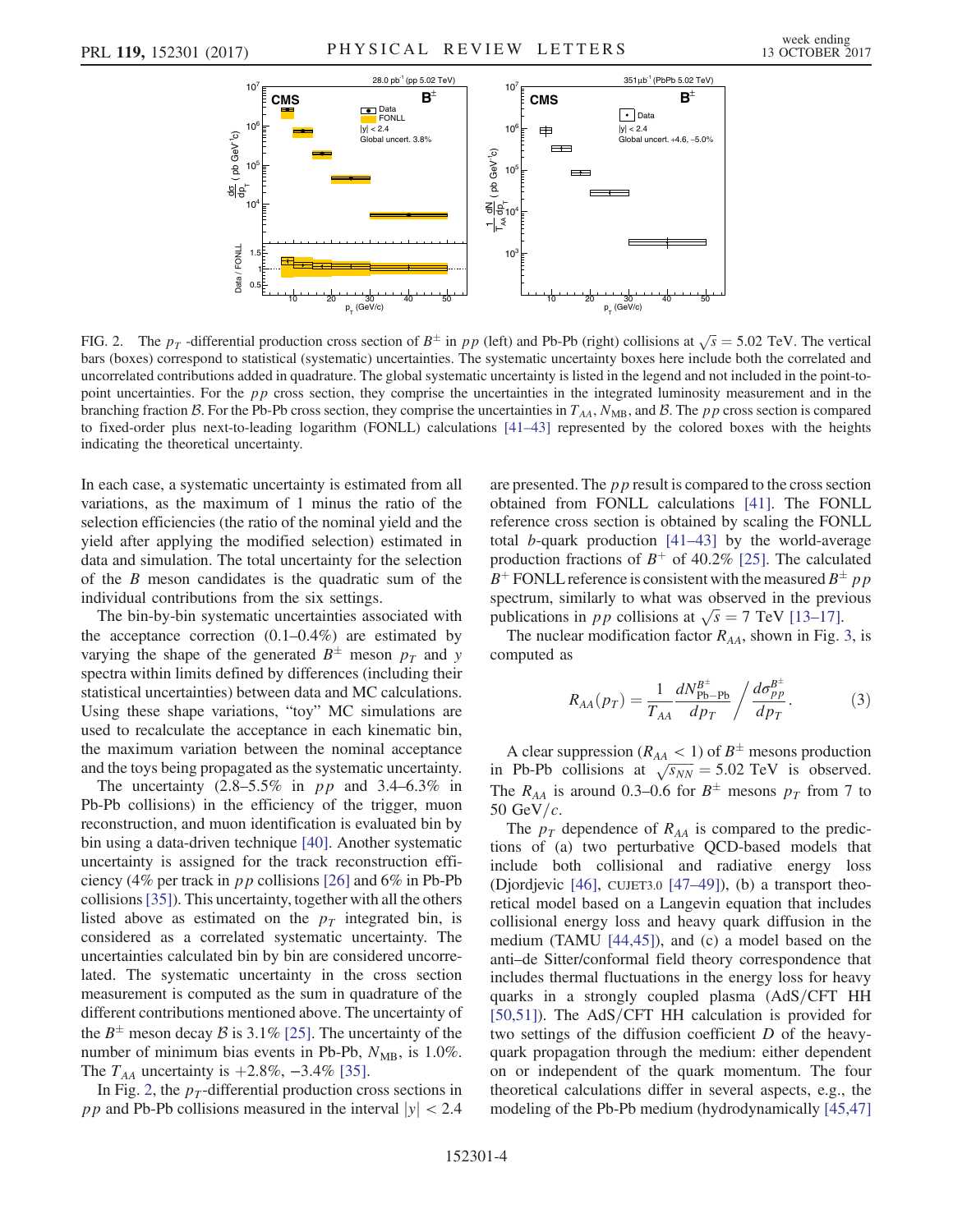<span id="page-4-3"></span>

FIG. 3. The  $p_T$  dependence of the nuclear modification factor  $R_{AA}$  of  $B^{\pm}$  measured in Pb-Pb collisions at  $\sqrt{s_{NN}} = 5.02$  TeV. The vertical bars (boxes) correspond to statistical (systematic) uncertainties. The global systematic uncertainty, represented as a grey box at  $R_{AA} = 1$ , comprises the uncertainties in the integrated luminosity measurement and  $T_{AA}$  value. Four theoretical calculations are also shown for comparison: TAMU [\[44,45\],](#page-6-2) Djordjevic [\[46\]](#page-6-0), CUJET3.0 [47–[49\]](#page-6-1), and anti–de Sitter/conformal field theory  $(AdS/CFT)$  HH [\[50,51\]](#page-6-3). The line width of the theoretical calculation from Ref. [\[44,45\]](#page-6-2) represents the size of its statistical uncertainty.

or via a Glauber model [\[46\]\)](#page-6-0) and of the energy loss sources (partonic only [\[45,47\]](#page-6-4) or also hadronic [\[45\]](#page-6-4)), the set of the (nuclear) parton distribution functions used for the initial heavy-quark  $p<sub>T</sub>$  distributions, etc. Given the current statistical and systematic uncertainties, all these theoretical predictions are roughly compatible with the measurement presented. However, while the present results cannot help to resolve the disagreements between different models because of the large uncertainties, including those of the theoretical calculations, they can already be used to optimize parameter settings in such models (e.g., the parton-medium coupling parameters in the AdS/CFT model). More precise measurements of the  $B^{\pm}$  mesons  $R_{AA}$  and future results on the angular correlations of  $B^{\pm}$  mesons with other hadrons will allow one to draw a firmer conclusion on the relevance of collisional and radiative processes in the b quark energy loss [\[52,53\]](#page-6-5). The measurement of exclusive  $B^{\pm}$  gives for the first time an unambiguous access to the  $b$  hadron quark-flavor content, and represents the first attempt to understand the interactions of beauty and light quarks with each other and with the medium they traverse before hadronization. This lays the groundwork for future measurements of azimuthal asymmetries or relative production ratios like  $B_s/B^{\pm}$  [\[54\]](#page-6-6).

In summary, the first measurement of the differential production cross section of  $B^{\pm}$  mesons in pp and Pb-Pb collisions at  $\sqrt{s_{NN}}$  = 5.02 TeV has been presented. The  $B^{\pm}$  mesons are measured with the CMS detector at the LHC in the rapidity range  $|y| < 2.4$  and transverse momentum interval  $7 < p_T < 50$  GeV/c via the reconstruction of one of their exclusive hadronic decay channels,  $B^{\pm} \rightarrow J/\psi K^{\pm} \rightarrow$  $\mu^+\mu^-K^{\pm}$ . The nuclear modification factor of  $B^{\pm}$  is measured as a function of its  $p<sub>T</sub>$ . A strong suppression by about a factor of 2 is observed in the Pb-Pb system in comparison to expectations from the scaled pp reference data. The results are found to be roughly compatible with theoretical calculations incorporating beauty quark diffusion and energy loss in a quark-gluon plasma.

We congratulate our colleagues in the CERN accelerator departments for the excellent performance of the LHC and thank the technical and administrative staffs at CERN and at other CMS institutes for their contributions to the success of the CMS effort. In addition, we gratefully acknowledge the computing centers and personnel of the Worldwide LHC Computing Grid for delivering so effectively the computing infrastructure essential to our analyses. Finally, we acknowledgethe enduring support forthe construction and operation of the LHC and the CMS detector provided by the following funding agencies: BMWFW and FWF (Austria); FNRS and FWO (Belgium); CNPq, CAPES, FAPERJ, and FAPESP (Brazil); MES (Bulgaria); CERN; CAS, MoST, and NSFC (China); COLCIENCIAS (Colombia); MSES and CSF (Croatia); RPF (Cyprus); SENESCYT (Ecuador); MoER, ERC IUT, and ERDF (Estonia); Academy of Finland, MEC, and HIP (Finland); CEA and CNRS/IN2P3 (France); BMBF, DFG, and HGF (Germany); GSRT (Greece); OTKA and NIH (Hungary); DAE and DST (India); IPM (Iran); SFI (Ireland); INFN (Italy); MSIP and NRF (Republic of Korea); LAS (Lithuania); MOE and UM (Malaysia); BUAP, CINVESTAV, CONACYT, LNS, SEP, and UASLP-FAI (Mexico); MBIE (New Zealand); PAEC (Pakistan); MSHE and NSC (Poland); FCT (Portugal); JINR (Dubna); MON, RosAtom, RAS, RFBR, and RAEP (Russia); MESTD (Serbia); SEIDI, CPAN, PCTI, and FEDER Fondo Europeo de Desarrollo Regional, Spain(Spain); Swiss Funding Agencies (Switzerland); MST (Taipei); ThEPCenter, IPST, STAR, and NSTDA (Thailand); TUBITAK and TAEK (Turkey); NASU and SFFR (Ukraine); STFC (United Kingdom); DOE and NSF (USA).

- <span id="page-4-0"></span>[1] É. V. Shuryak, Theory of hadronic plasma, Sov. Phys. JETP 47, 212 (1978).
- <span id="page-4-1"></span>[2] J. C. Collins and M. J. Perry, Superdense Matter: Neutrons or Asymptotically Free Quarks?, [Phys. Rev. Lett.](https://doi.org/10.1103/PhysRevLett.34.1353) 34, 1353 [\(1975\).](https://doi.org/10.1103/PhysRevLett.34.1353)
- <span id="page-4-2"></span>[3] F. Karsch and E. Laermann, in Quark-Gluon Plasma III, edited by R. Hwa (World Scientific Publishing, Hackensack, 2004).
- [4] J. D. Bjorken, Fermilab Report No. PUB 82-059-THY, 1982, [http://lss.fnal.gov/archive/1982/pub/Pub-82-059-T](http://lss.fnal.gov/archive/1982/pub/Pub-82-059-T.pdf) [.pdf.](http://lss.fnal.gov/archive/1982/pub/Pub-82-059-T.pdf)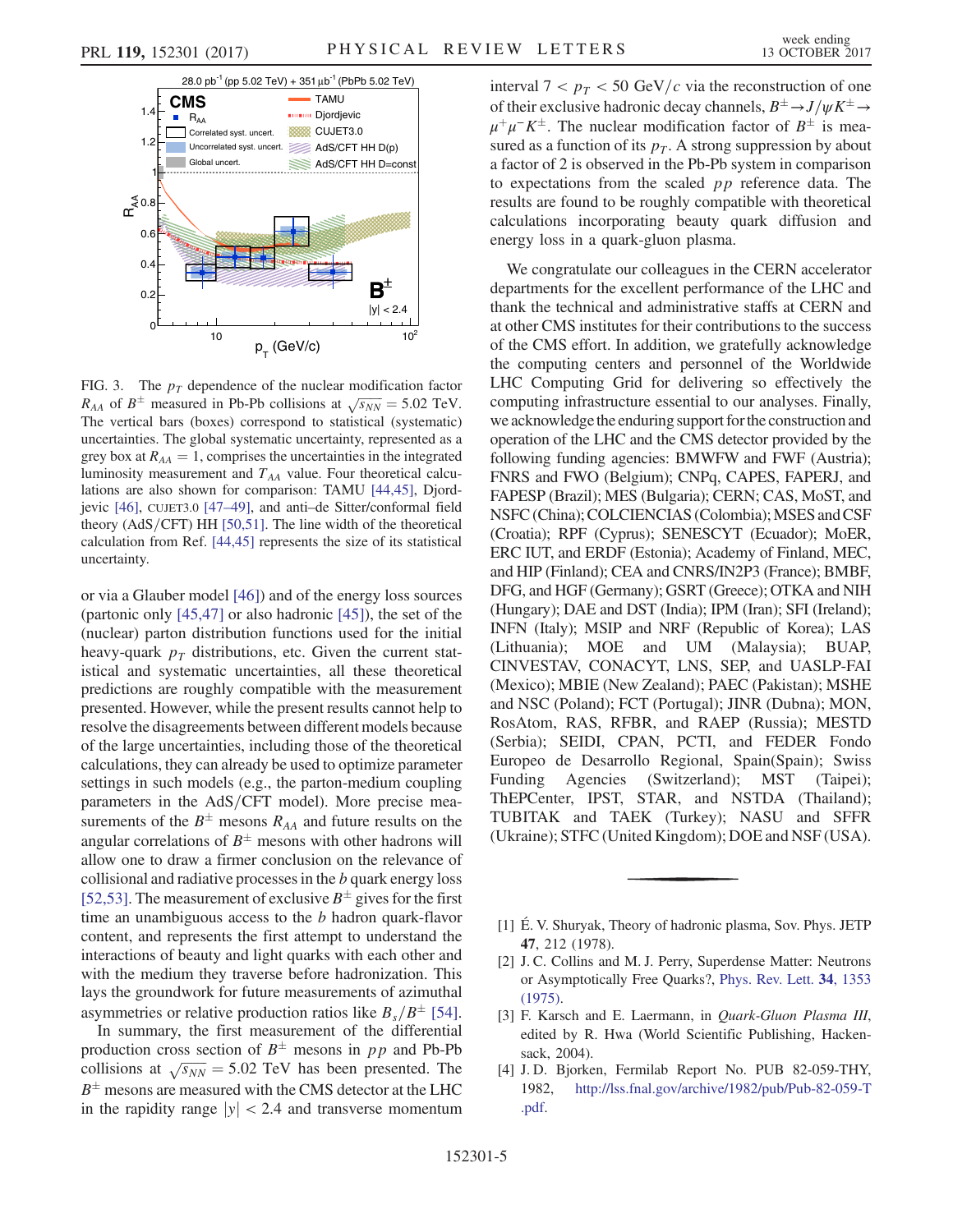- [5] R. Baier, D. Schiff, and B. G. Zakharov, Energy loss in perturbative QCD, [Annu. Rev. Nucl. Part. Sci.](https://doi.org/10.1146/annurev.nucl.50.1.37) 50, 37 [\(2000\).](https://doi.org/10.1146/annurev.nucl.50.1.37)
- [6] CMS Collaboration, Observation and studies of jet quenching in Pb-Pb collisions at  $\sqrt{s_{NN}} = 2.76$  TeV, [Phys. Rev. C](https://doi.org/10.1103/PhysRevC.84.024906) 84[, 024906 \(2011\).](https://doi.org/10.1103/PhysRevC.84.024906)
- [7] ATLAS Collaboration, Observation of a Centrality-Dependent Dijet Asymmetry in Lead-Lead Collisions at  $\sqrt{s_{NN}}$  = 2.76 TeV with the ATLAS Detector at the LHC, Phys. Rev. Lett. 105[, 252303 \(2010\).](https://doi.org/10.1103/PhysRevLett.105.252303)
- <span id="page-5-0"></span>[8] Y.L. Dokshitzer and D.E. Kharzeev, Heavy quark colorimetry of QCD matter, [Phys. Lett. B](https://doi.org/10.1016/S0370-2693(01)01130-3) 519, 199 (2001).
- [9] N. Armesto, C. A. Salgado, and U. A. Wiedemann, Medium-induced gluon radiation off massive quarks fills the dead cone, Phys. Rev. D 69[, 114003 \(2004\).](https://doi.org/10.1103/PhysRevD.69.114003)
- [10] S. Wicks, W. Horowitz, M. Djordjevic, and M. Gyulassy, Heavy quark jet quenching with collisional plus radiative energy loss and path length fluctuations, [Nucl. Phys.](https://doi.org/10.1016/j.nuclphysa.2006.11.102) A783, [493 \(2007\)](https://doi.org/10.1016/j.nuclphysa.2006.11.102).
- [11] B.-W. Zhang, E. Wang, and X.-N. Wang, Heavy Quark Energy Loss in Nuclear Medium, [Phys. Rev. Lett.](https://doi.org/10.1103/PhysRevLett.93.072301) 93, [072301 \(2004\).](https://doi.org/10.1103/PhysRevLett.93.072301)
- [12] A. Adil and I. Vitev, Collisional dissociation of heavy mesons in dense QCD matter, [Phys. Lett. B](https://doi.org/10.1016/j.physletb.2007.03.050) 649, 139 (2007).
- <span id="page-5-1"></span>[13] CMS Collaboration, Measurement of the  $B^+$  Production Cross Section in pp Collisions at  $\sqrt{s} = 7$  TeV, [Phys. Rev.](https://doi.org/10.1103/PhysRevLett.106.112001) Lett. 106[, 112001 \(2011\)](https://doi.org/10.1103/PhysRevLett.106.112001).
- [14] CMS Collaboration, Measurement of the  $B^0$  Production Cross Section in pp Collisions at  $\sqrt{s} = 7$  TeV, [Phys. Rev.](https://doi.org/10.1103/PhysRevLett.106.252001) Lett. 106[, 252001 \(2011\)](https://doi.org/10.1103/PhysRevLett.106.252001).
- [15] CMS Collaboration, Measurement of the  $B_s^0$  production cross section with  $B_s^0 \rightarrow J/\psi \phi$  decays in pp collisions at  $\sqrt{s}$  = 7 TeV, Phys. Rev. D 84[, 052008 \(2011\)](https://doi.org/10.1103/PhysRevD.84.052008).
- [16] ATLAS Collaboration, Measurement of the differential cross section of  $B^+$  meson production in pp collisions at  $\sqrt{s}$  = 7 TeV at ATLAS, [J. High Energy Phys. 10 \(2013\)](https://doi.org/10.1007/JHEP10(2013)042) [042.](https://doi.org/10.1007/JHEP10(2013)042)
- [17] LHCb Collaboration, Measurement of B meson production cross sections in proton-proton collisions at  $\sqrt{s} = 7$  TeV, [J. High Energy Phys. 08 \(2013\) 117.](https://doi.org/10.1007/JHEP08(2013)117)
- [18] LHCb Collaboration, Measurement of the  $\chi_b(3P)$  mass and of the relative rate of  $\chi_{b1}(1P)$  and  $\chi_{b2}(1P)$  production, [J. High Energy Phys. 10 \(2014\) 88.](https://doi.org/10.1007/JHEP10(2014)088)
- [19] LHCb Collaboration, Measurements of  $B_c^+$  Production and Mass with the  $B_c^+ \rightarrow J/\psi \pi^+$  Decay, [Phys. Rev. Lett.](https://doi.org/10.1103/PhysRevLett.109.232001) 109, [232001 \(2012\).](https://doi.org/10.1103/PhysRevLett.109.232001)
- <span id="page-5-2"></span>[20] LHCb Collaboration, Study of the production of  $\Lambda_b^0$  and  $\bar{b}^0$ hadrons in pp collisions and first measurement of the  $\Lambda_b^0 \rightarrow$  $J/\psi pK^-$  branching fraction, [Chin. Phys. C](https://doi.org/10.1088/1674-1137/40/1/011001) 40, 011001 [\(2016\).](https://doi.org/10.1088/1674-1137/40/1/011001)
- [21] LHCb Collaboration, Measurement of  $B_c^+$  Production in Proton-Proton Collisions at  $\sqrt{s} = 8$  TeV, [Phys. Rev. Lett.](https://doi.org/10.1103/PhysRevLett.114.132001) 114[, 132001 \(2015\).](https://doi.org/10.1103/PhysRevLett.114.132001)
- <span id="page-5-3"></span>[22] CMS Collaboration, Measurement of the total and differential inclusive  $B^+$  hadron cross sections in pp collisions at  $\sqrt{s}$  = 13 TeV, [Phys. Lett. B](https://doi.org/10.1016/j.physletb.2017.05.074) 771, 435 (2017).
- <span id="page-5-4"></span>[23] CMS Collaboration, Study of B Meson Production in  $p + Pb$  Collisions at  $\sqrt{s_{NN}} = 5.02$  TeV using Exclusive Hadronic Decays, Phys. Rev. Lett. 116[, 032301 \(2016\).](https://doi.org/10.1103/PhysRevLett.116.032301)
- <span id="page-5-5"></span>[24] CMS Collaboration, Suppression of nonprompt  $J/\psi$ , prompt  $J/\psi$ , and  $\Upsilon(1S)$  in Pb-Pb collisions at  $\sqrt{s_{NN}} = 2.76$  TeV, [J. High Energy Phys. 05 \(2012\) 063.](https://doi.org/10.1007/JHEP05(2012)063)
- <span id="page-5-6"></span>[25] C. Patrignani et al. (Particle Data Group), Review of particle physics, Chin. Phys. C 40[, 100001 \(2016\).](https://doi.org/10.1088/1674-1137/40/10/100001)
- <span id="page-5-7"></span>[26] CMS Collaboration, Description and performance of track and primary-vertex reconstruction with the CMS tracker, J. Instrum. 9[, P10009 \(2014\)](https://doi.org/10.1088/1748-0221/9/10/P10009).
- <span id="page-5-8"></span>[27] CMS Collaboration, Performance of CMS muon reconstruction in pp collision events at  $\sqrt{s} = 7$  TeV, J. Instrum. 7[, P10002 \(2012\)](https://doi.org/10.1088/1748-0221/7/10/P10002).
- <span id="page-5-9"></span>[28] CMS Collaboration, The CMS experiment at the CERN LHC, J. Instrum. 3[, S08004 \(2008\).](https://doi.org/10.1088/1748-0221/3/08/S08004)
- <span id="page-5-10"></span>[29] T. Sjöstrand, S. Ask, J. R. Christiansen, R. Corke, N. Desai, P. Ilten, S. Mrenna, S. Prestel, C. O. Rasmussen, and P. Z. Skands, An introduction to PYTHIA 8.2, [Comput. Phys.](https://doi.org/10.1016/j.cpc.2015.01.024) Commun. 191[, 159 \(2015\)](https://doi.org/10.1016/j.cpc.2015.01.024).
- <span id="page-5-11"></span>[30] CMS Collaboration, Event generator tunes obtained from underlying event and multiparton scattering measurements, [Eur. Phys. J. C](https://doi.org/10.1140/epjc/s10052-016-3988-x) 76, 155 (2016).
- <span id="page-5-12"></span>[31] S. Agostinelli et al. (GEANT4), GEANT4—a simulation toolkit, [Nucl. Instrum. Methods Phys. Res., Sect. A](https://doi.org/10.1016/S0168-9002(03)01368-8) 506, [250 \(2003\)](https://doi.org/10.1016/S0168-9002(03)01368-8).
- <span id="page-5-13"></span>[32] D. J. Lange, The EvtGen particle decay simulation package, [Nucl. Instrum. Methods Phys. Res., Sect. A](https://doi.org/10.1016/S0168-9002(01)00089-4) 462, 152 [\(2001\).](https://doi.org/10.1016/S0168-9002(01)00089-4)
- <span id="page-5-14"></span>[33] E. Barberio, B. van Eijk, and Z. Wąs, Photos—a universal Monte Carlo for QED radiative corrections in decays, [Comput. Phys. Commun.](https://doi.org/10.1016/0010-4655(91)90012-A) 66, 115 (1991).
- <span id="page-5-15"></span>[34] I. P. Lokhtin and A. M. Snigirev, A model of jet quenching in ultrarelativistic heavy ion collisions and high- $p<sub>T</sub>$  hadron spectra at RHIC, [Eur. Phys. J. C](https://doi.org/10.1140/epjc/s2005-02426-3) 45, 211 (2006).
- <span id="page-5-16"></span>[35] CMS Collaboration, Charged-particle nuclear modification factors in Pb-Pb and pPb collisions at  $\sqrt{s_{NN}} = 5.02$  TeV, [J. High Energy Phys. 04 \(2017\) 039.](https://doi.org/10.1007/JHEP04(2017)039)
- <span id="page-5-17"></span>[36] CMS Collaboration, Transverse momentum and pseudorapidity distributions of charged hadrons in  $pp$  collisions at  $\sqrt{s}$  = 0.9 and 2.76 TeV, [J. High Energy Phys. 02 \(2010\)](https://doi.org/10.1007/JHEP02(2010)041) [041.](https://doi.org/10.1007/JHEP02(2010)041)
- <span id="page-5-18"></span>[37] CMS Collaboration, CMS Report No. CMS-PAS-LUM-16- 001, 2016, <https://cds.cern.ch/record/2235781>.
- <span id="page-5-19"></span>[38] H. Voss, A. Höcker, J. Stelzer, and F. Tegenfeldt, in XIth International Workshop on Advanced Computing and Analysis Techniques in Physics Research (ACAT) (PoS Editorial Office, Trieste, 2007), p. 40.
- <span id="page-5-20"></span>[39] M. L. Miller, K. Reygers, S. J. Sanders, and P. Steinberg, Glauber modeling in high-energy nuclear collisions, [Annu.](https://doi.org/10.1146/annurev.nucl.57.090506.123020) [Rev. Nucl. Part. Sci.](https://doi.org/10.1146/annurev.nucl.57.090506.123020) 57, 205 (2007).
- <span id="page-5-21"></span>[40] CMS Collaboration, Measurements of inclusive W and Z cross sections in pp collisions at  $\sqrt{s} = 7$  TeV, [J. High](https://doi.org/10.1007/JHEP01(2011)080) [Energy Phys. 01 \(2011\) 080.](https://doi.org/10.1007/JHEP01(2011)080)
- <span id="page-5-22"></span>[41] M. Cacciari, S. Frixione, N. Houdeau, M. L. Mangano, P Nason, and G. Ridolfi, Theoretical predictions for charm and bottom production at the LHC, [J. High Energy Phys. 10](https://doi.org/10.1007/JHEP10(2012)137) [\(2012\) 137.](https://doi.org/10.1007/JHEP10(2012)137)
- [42] M. Cacciari, M. Greco, and P. Nason, The  $p_T$  spectrum in heavy-flavor hadroproduction, [J. High Energy Phys. 05](https://doi.org/10.1088/1126-6708/1998/05/007) [\(1998\) 007.](https://doi.org/10.1088/1126-6708/1998/05/007)
- [43] M. Cacciari and P. Nason, Charm cross sections for the Tevatron Run II, [J. High Energy Phys. 09 \(2003\) 006.](https://doi.org/10.1088/1126-6708/2003/09/006)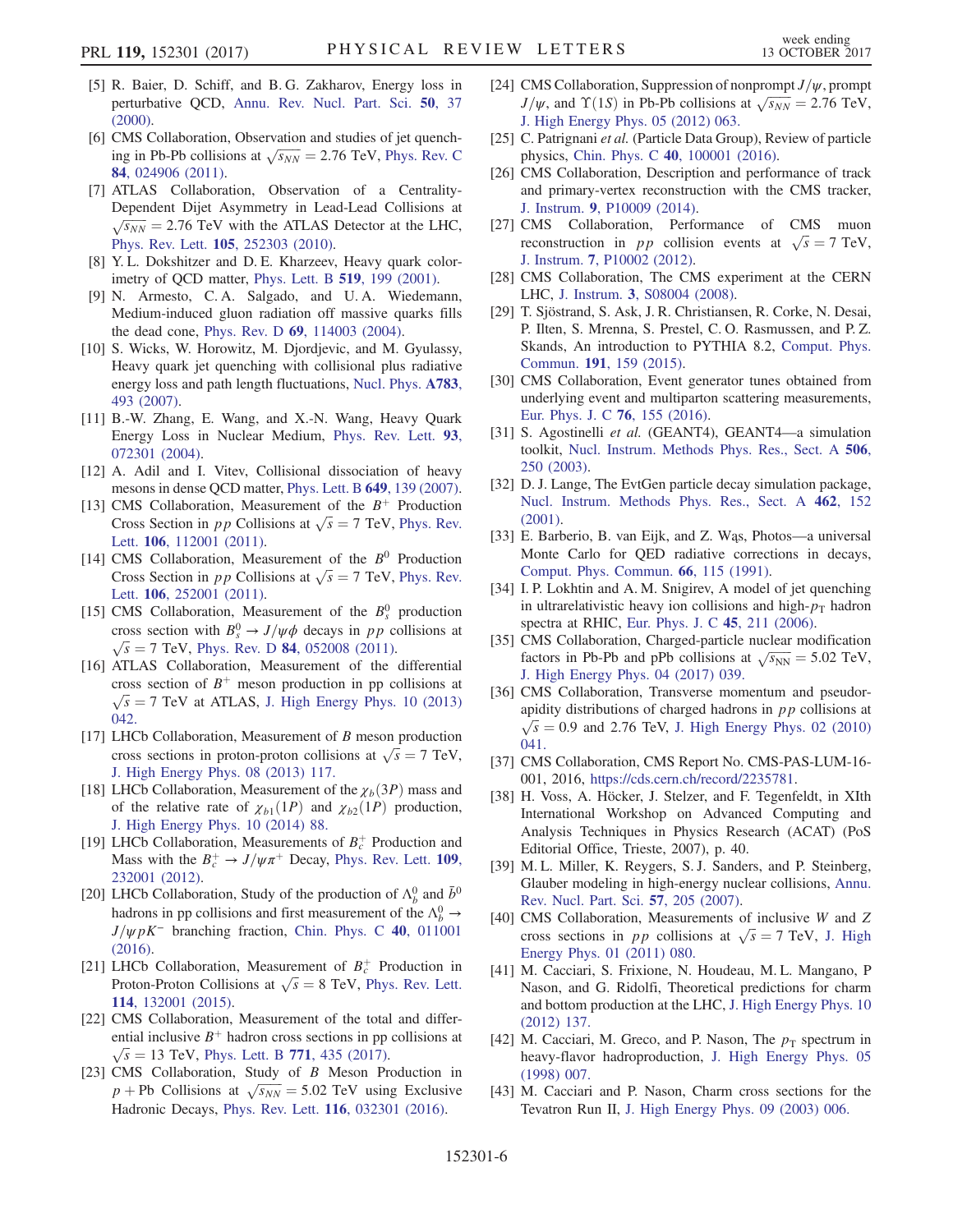- <span id="page-6-2"></span>[44] M. He, R. J. Fries, and R. Rapp, Heavy-quark diffusion and hadronization in quark-gluon plasma, [Phys. Rev. C](https://doi.org/10.1103/PhysRevC.86.014903) 86, [014903 \(2012\).](https://doi.org/10.1103/PhysRevC.86.014903)
- <span id="page-6-4"></span>[45] M. He, R. J. Fries, and R. Rapp, Heavy flavor at the Large Hadron Collider in a strong coupling approach, [Phys. Lett.](https://doi.org/10.1016/j.physletb.2014.05.050) B 735[, 445 \(2014\)](https://doi.org/10.1016/j.physletb.2014.05.050).
- <span id="page-6-0"></span>[46] M. Djordjevic, B. Blagojevic, and L. Zivkovic, Mass tomography at different momentum ranges in quark-gluon plasma, Phys. Rev. C 94[, 044908 \(2016\)](https://doi.org/10.1103/PhysRevC.94.044908).
- <span id="page-6-1"></span>[47] J. Xu, J. Liao, and M. Gyulassy, Bridging soft-hard transport properties of quark-gluon plasmas with CUJET3.0, [J. High](https://doi.org/10.1007/JHEP02(2016)169) [Energy Phys. 02 \(2016\) 169.](https://doi.org/10.1007/JHEP02(2016)169)
- [48] J. Xu, J. Liao, and M. Gyulassy, Consistency of perfect fluidity and jet quenching in semiquark-gluon monopole plasmas, [Chin. Phys. Lett.](https://doi.org/10.1088/0256-307X/32/9/092501) 32, 092501 (2015).
- [49] J. Xu, A. Buzzatti, and M. Gyulassy, Azimuthal jet flavor tomography with CUJET2.0 of nuclear collisions at RHIC and LHC, [J. High Energy Phys. 08 \(2014\) 063.](https://doi.org/10.1007/JHEP08(2014)063)
- <span id="page-6-3"></span>[50] W. A. Horowitz, Fluctuating heavy quark energy loss in a strongly coupled quark-gluon plasma, [Phys. Rev. D](https://doi.org/10.1103/PhysRevD.91.085019) 91, [085019 \(2015\).](https://doi.org/10.1103/PhysRevD.91.085019)
- [51] R. Hambrock and W. A. Horowitz, AdS/CFT predictions for azimuthal and momentum correlations of  $b\bar{b}$  pairs in heavy ion collisions, [arXiv:1703.05845.](http://arXiv.org/abs/1703.05845)
- <span id="page-6-5"></span>[52] M. Rohrmoser, P. B. Gossiaux, T. Gousset, and J. Aichelin, Proceedings, 16th international conference on strangeness in quark matter (SQM 2016), Berkeley, California, United States [J. Phys. Conf. Ser.](https://doi.org/10.1088/1742-6596/779/1/012032) 779, 012032 (2017).
- [53] S. Cao, G.-Y. Qin, and S. A. Bass, in XXIV international conference on ultrarelativistic nucleus-nucleus collisions, Nucl. Phys. A931[, 569 \(2014\)](https://doi.org/10.1016/j.nuclphysa.2014.09.011).
- <span id="page-6-6"></span>[54] M. He, R. J. Fries, and R. Rapp,  $D_s$  Meson as Quantitative Probe of Diffusion and Hadronization in Nuclear Collisions, Phys. Rev. Lett. 110[, 112301 \(2013\).](https://doi.org/10.1103/PhysRevLett.110.112301)

<span id="page-6-13"></span><span id="page-6-12"></span><span id="page-6-11"></span><span id="page-6-10"></span><span id="page-6-9"></span><span id="page-6-8"></span><span id="page-6-7"></span>A. M. Sirunyan,<sup>1</sup> A. Tumasyan,<sup>1</sup> W. Adam,<sup>2</sup> E. Asilar,<sup>2</sup> T. Bergauer,<sup>2</sup> J. Brandstetter,<sup>2</sup> E. Brondolin,<sup>2</sup> M. Dragicevic,<sup>2</sup> J. Erö,<sup>2</sup> M. Flechl,<sup>2</sup> M. Friedl,<sup>2</sup> R. Frühwirth,<sup>[2,a](#page-15-0)</sup> V. M. Ghete,<sup>2</sup> N. Hörmann,<sup>2</sup> J. Hrubec,<sup>2</sup> M. Jeitler,<sup>2,a</sup> A. König,<sup>2</sup> I. Krätschmer,<sup>2</sup> D. Liko,<sup>2</sup> T. Matsushita,<sup>2</sup> I. Mikulec,<sup>2</sup> D. Rabady,<sup>2</sup> N. Rad,<sup>2</sup> H. Rohringer,<sup>2</sup> J. Schieck,<sup>2[,a](#page-15-0)</sup> J. Strauss,<sup>2</sup> W. Waltenberger,<sup>2</sup> C.-E. Wulz,<sup>[2,a](#page-15-0)</sup> V. Chekhovsky,<sup>3</sup> V. Mossolov,<sup>3</sup> J. Suarez Gonzalez,<sup>3</sup> N. Shumeiko,<sup>4</sup> S. Alderweireldt,<sup>5</sup> E. A. De Wolf,<sup>5</sup> X. Janssen,<sup>5</sup> J. Lauwers,<sup>5</sup> M. Van De Klundert,<sup>5</sup> H. Van Haevermaet,<sup>5</sup> P. Van Mechelen,<sup>5</sup> N. Van Remortel,<sup>5</sup> A. Van Spilbeeck,<sup>5</sup> S. Abu Zeid,<sup>6</sup> F. Blekman,<sup>6</sup> J. D'Hondt,<sup>6</sup> I. De Bruyn,<sup>6</sup> J. De Clercq,<sup>6</sup> K. Deroover,<sup>6</sup> S. Lowette,<sup>6</sup> S. Moortgat,<sup>6</sup> L. Moreels,<sup>6</sup> A. Olbrechts,<sup>6</sup> Q. Python,<sup>6</sup> K. Skovpen,<sup>6</sup> S. Tavernier,<sup>6</sup> W. Van Doninck,<sup>6</sup> P. Van Mulders,<sup>6</sup> I. Van Parijs, <sup>6</sup> H. Brun,<sup>7</sup> B. Clerbaux,<sup>7</sup> G. De Lentdecker,<sup>7</sup> H. Delannoy,<sup>7</sup> G. Fasanella,<sup>7</sup> L. Favart,<sup>7</sup> R. Goldouzian,<sup>7</sup> A. Grebenyuk,<sup>7</sup> G. Karapostoli,<sup>7</sup> T. Lenzi,<sup>7</sup> J. Luetic,<sup>7</sup> T. Maerschalk,<sup>7</sup> A. Marinov,<sup>7</sup> A. Randle-conde,<sup>7</sup> T. Seva,<sup>7</sup> C. Vander Velde,<sup>7</sup> P. Vanlaer,<sup>7</sup> D. Vannerom,<sup>7</sup> R. Yonamine,<sup>7</sup> F. Zenoni,<sup>7</sup> F. Zhang,<sup>7[,b](#page-15-1)</sup> A. Cimmino,<sup>8</sup> T. Cornelis,<sup>8</sup> D. Dobur,<sup>8</sup> A. Fagot,<sup>8</sup> M. Gul,<sup>8</sup> I. Khvastunov,<sup>8</sup> D. Poyraz,<sup>8</sup> S. Salva,<sup>8</sup> R. Schöfbeck,<sup>8</sup> M. Tytgat,<sup>8</sup> W. Van Driessche,<sup>8</sup> W. Verbeke,<sup>8</sup> N. Zaganidis,<sup>8</sup> H. Bakhshiansohi,<sup>9</sup> O. Bondu,<sup>9</sup> S. Brochet,<sup>9</sup> G. Bruno,<sup>9</sup> A. Caudron,<sup>9</sup> S. De Visscher,<sup>9</sup> C. Delaere,<sup>9</sup> M. Delcourt,<sup>9</sup> B. Francois,<sup>9</sup> A. Giammanco,<sup>9</sup> A. Jafari,<sup>9</sup> M. Komm,<sup>9</sup> G. Krintiras,<sup>9</sup> V. Lemaitre,<sup>9</sup> A. Magitteri,<sup>9</sup> A. Mertens,<sup>9</sup> M. Musich,<sup>9</sup> K. Piotrzkowski,<sup>9</sup> L. Quertenmont,<sup>9</sup> M. Vidal Marono,<sup>9</sup> S. Wertz,<sup>9</sup> N. Beliy,<sup>10</sup> W. L. Aldá Júnior,<sup>11</sup> F. L. Alves,<sup>11</sup> G. A. Alves,<sup>11</sup> L. Brito,<sup>11</sup> C. Hensel,<sup>11</sup> A. Moraes,<sup>11</sup> M. E. Pol,<sup>11</sup> P. Rebello Teles,<sup>11</sup> E. Belchior Batista Das Chagas,<sup>12</sup> W. Carvalho,<sup>12</sup> J. Chinellato,<sup>1[2,c](#page-15-2)</sup> A. Custódio,<sup>12</sup> E. M. Da Costa,<sup>12</sup> G. G. Da Silveira,<sup>12[,d](#page-15-3)</sup> D. De Jesus Damiao,<sup>12</sup> S. Fonseca De Souza,<sup>12</sup> L. M. Huertas Guativa,<sup>12</sup> H. Malbouisson,<sup>12</sup> C. Mora Herrera,<sup>12</sup> L. Mundim,<sup>12</sup> H. Nogima,<sup>12</sup> A. Santoro,<sup>12</sup> A. Sznajder,<sup>12</sup> E. J. Tonelli Manganote,<sup>12[,c](#page-15-2)</sup> F. Torres Da Silva De Araujo,<sup>12</sup> A. Vilela Pereira,<sup>12</sup> S. Ahuja,<sup>13a</sup> C. A. Bernardes,<sup>13a</sup> T. R. Fernandez Perez Tomei,<sup>13a</sup> E. M. Gregores,<sup>13b</sup> P. G. Mercadante,<sup>13b</sup> C. S. Moon,<sup>13a</sup> S. F. Novaes,<sup>13a</sup> Sandra S. Padula,<sup>13a</sup> D. Romero Abad,<sup>13b</sup> J. C. Ruiz Vargas,<sup>13a</sup> A. Aleksandrov,<sup>14</sup> R. Hadjiiska,<sup>14</sup> P. Iaydjiev,<sup>14</sup> M. Rodozov,<sup>14</sup> S. Stoykova,<sup>14</sup> G. Sultanov,<sup>14</sup> M. Vutova,<sup>14</sup> A. Dimitrov,<sup>15</sup> I. Glushkov,<sup>15</sup> L. Litov,<sup>15</sup> B. Pavlov,<sup>15</sup> P. Petkov,<sup>15</sup> W. Fang,<sup>1[6,e](#page-15-4)</sup> X. Gao,<sup>16,e</sup> M. Ahmad,<sup>17</sup> J. G. Bian,<sup>17</sup> G. M. Chen,<sup>17</sup> H. S. Chen,<sup>17</sup> M. Chen,<sup>17</sup> Y. Chen,<sup>17</sup> C. H. Jiang,<sup>17</sup> D. Leggat,<sup>17</sup> Z. Liu,<sup>17</sup> F. Romeo,<sup>17</sup> S. M. Shaheen,<sup>17</sup> A. Spiezia,<sup>17</sup> J. Tao,<sup>17</sup> C. Wang,<sup>17</sup> Z. Wang, <sup>17</sup> E. Yazgan, <sup>17</sup> H. Zhang, <sup>17</sup> J. Zhao, <sup>17</sup> Y. Ban, <sup>18</sup> G. Chen, <sup>18</sup> Q. Li, <sup>18</sup> S. Liu, <sup>18</sup> Y. Mao, <sup>18</sup> S. J. Qian, <sup>18</sup> D. Wang, <sup>18</sup> Z. Xu,<sup>18</sup> C. Avila,<sup>19</sup> A. Cabrera,<sup>19</sup> L. F. Chaparro Sierra,<sup>19</sup> C. Florez,<sup>19</sup> C. F. González Hernández,<sup>19</sup> J. D. Ruiz Alvarez,<sup>19</sup> N. Godinovic,<sup>20</sup> D. Lelas,<sup>20</sup> I. Puljak,<sup>20</sup> P. M. Ribeiro Cipriano,<sup>20</sup> T. Sculac,<sup>20</sup> Z. Antunovic,<sup>21</sup> M. Kovac,<sup>21</sup> V. Brigljevic,<sup>22</sup> D. Ferencek,<sup>22</sup> K. Kadija,<sup>22</sup> B. Mesic,<sup>22</sup> T. Susa,<sup>22</sup> M. W. Ather,<sup>23</sup> A. Attikis,<sup>23</sup> G. Mavromanolakis,<sup>23</sup> J. Mousa,<sup>23</sup> C. Nicolaou,<sup>23</sup> F. Ptochos,<sup>23</sup> P. A. Razis,<sup>23</sup> H. Rykaczewski,<sup>23</sup> M. Finger,<sup>24[,f](#page-15-5)</sup> M. Finger Jr.,<sup>24,f</sup> E. Carrera Jarrin,<sup>25</sup> Y. Assran,  $^{26,g,h}$  $^{26,g,h}$  $^{26,g,h}$  M. A. Mahmoud,  $^{26,i,h}$  $^{26,i,h}$  $^{26,i,h}$  A. Mahrous,  $^{26,j}$  $^{26,j}$  $^{26,j}$  R. K. Dewanjee,  $^{27}$  M. Kadastik,  $^{27}$  L. Perrini,  $^{27}$  M. Raidal,  $^{27}$  A. Tiko,  $^{27}$ C. Veelken,<sup>27</sup> P. Eerola,<sup>28</sup> J. Pekkanen,<sup>28</sup> M. Voutilainen,<sup>28</sup> J. Härkönen,<sup>29</sup> T. Järvinen,<sup>29</sup> V. Karimäki,<sup>29</sup> R. Kinnunen,<sup>29</sup> T. Lampén,<sup>29</sup> K. Lassila-Perini,<sup>29</sup> S. Lehti,<sup>29</sup> T. Lindén,<sup>29</sup> P. Luukka,<sup>29</sup> E. Tuominen,<sup>29</sup> J. Tuominiemi,<sup>29</sup> E. Tuovinen,<sup>29</sup>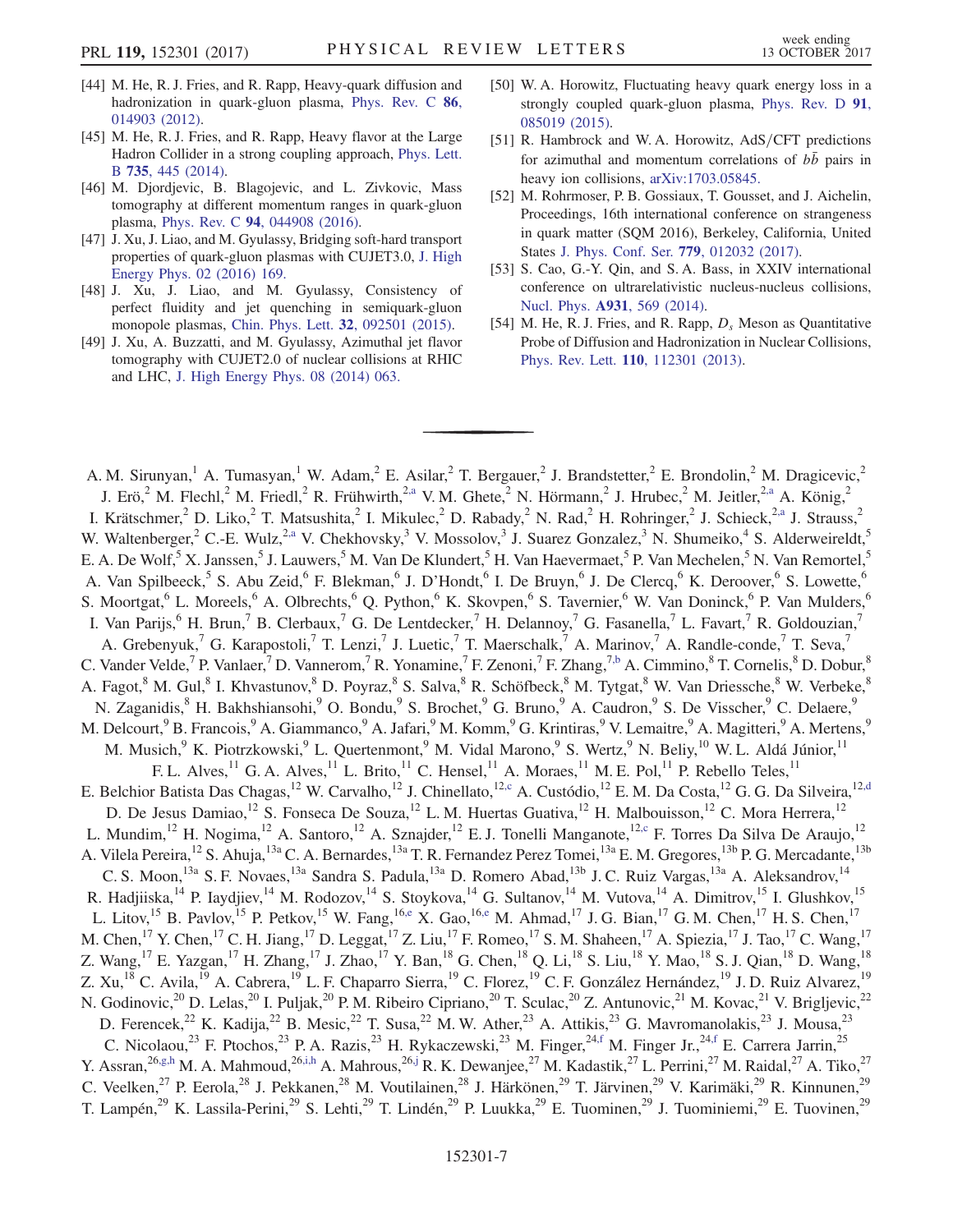<span id="page-7-9"></span><span id="page-7-8"></span><span id="page-7-7"></span><span id="page-7-6"></span><span id="page-7-5"></span><span id="page-7-4"></span><span id="page-7-3"></span><span id="page-7-2"></span><span id="page-7-1"></span><span id="page-7-0"></span>J. Talvitie,<sup>30</sup> T. Tuuva,<sup>30</sup> M. Besancon,<sup>31</sup> F. Couderc,<sup>31</sup> M. Dejardin,<sup>31</sup> D. Denegri,<sup>31</sup> J. L. Faure,<sup>31</sup> F. Ferri,<sup>31</sup> S. Ganjour,<sup>31</sup> S. Ghosh,<sup>31</sup> A. Givernaud,<sup>31</sup> P. Gras,<sup>31</sup> G. Hamel de Monchenault,<sup>31</sup> P. Jarry,<sup>31</sup> I. Kucher,<sup>31</sup> E. Locci,<sup>31</sup> M. Machet,<sup>31</sup> J. Malcles,<sup>31</sup> J. Rander,<sup>31</sup> A. Rosowsky,<sup>31</sup> M. Ö. Sahin,<sup>31</sup> M. Titov,<sup>31</sup> A. Abdulsalam,<sup>32</sup> I. Antropov,<sup>32</sup> S. Baffioni,<sup>32</sup> F. Beaudette,<sup>32</sup> P. Busson,<sup>32</sup> L. Cadamuro,<sup>32</sup> E. Chapon,<sup>32</sup> C. Charlot,<sup>32</sup> O. Davignon,<sup>32</sup> R. Granier de Cassagnac,<sup>32</sup> M. Jo,<sup>32</sup> S. Lisniak,<sup>32</sup> A. Lobanov,<sup>32</sup> P. Miné,<sup>32</sup> M. Nguyen,<sup>32</sup> C. Ochando,<sup>32</sup> G. Ortona,<sup>32</sup> P. Paganini,<sup>32</sup> P. Pigard,<sup>32</sup> S. Regnard,<sup>32</sup> R. Salerno,<sup>32</sup> Y. Sirois,<sup>32</sup> A. G. Stahl Leiton,<sup>32</sup> T. Strebler,<sup>32</sup> Y. Yilmaz,<sup>32</sup> A. Zabi,<sup>32</sup> J.-L. Agram,<sup>33[,k](#page-15-9)</sup> J. Andrea,<sup>33</sup> D. Bloch,<sup>33</sup> J.-M. Brom,<sup>33</sup> M. Buttignol,<sup>33</sup> E. C. Chabert,<sup>33</sup> N. Chanon,<sup>33</sup> C. Collard,<sup>33</sup> E. Conte,<sup>33[,k](#page-15-9)</sup> X. Coubez,<sup>33</sup> J.-C. Fontaine,<sup>33,k</sup> D. Gelé,<sup>33</sup> U. Goerlach,<sup>33</sup> A.-C. Le Bihan,<sup>33</sup> P. Van Hove,<sup>33</sup> S. Gadrat,<sup>34</sup> S. Beauceron,<sup>35</sup> C. Bernet,<sup>35</sup> G. Boudoul,<sup>35</sup> R. Chierici,<sup>35</sup> D. Contardo,<sup>35</sup> B. Courbon,<sup>35</sup> P. Depasse,<sup>35</sup> H. El Mamouni,<sup>35</sup> J. Fay,<sup>35</sup> L. Finco,<sup>35</sup> S. Gascon,<sup>35</sup> M. Gouzevitch,<sup>35</sup> G. Grenier,<sup>35</sup> B. Ille,<sup>35</sup> F. Lagarde,<sup>35</sup> I. B. Laktineh,<sup>35</sup> M. Lethuillier,<sup>35</sup> L. Mirabito,<sup>35</sup> A. L. Pequegnot,<sup>35</sup> S. Perries,<sup>35</sup> A. Popov,<sup>3[5,l](#page-15-10)</sup> V. Sordini,<sup>35</sup> M. Vander Donckt,<sup>35</sup> S. Viret,<sup>35</sup> A. Khvedelidze,<sup>36[,f](#page-15-5)</sup> Z. Tsamalaidze,<sup>3[7,f](#page-15-5)</sup> C. Autermann,<sup>38</sup> S. Beranek,<sup>38</sup> L. Feld,<sup>38</sup> M. K. Kiesel,<sup>38</sup> K. Klein,<sup>38</sup> M. Lipinski,<sup>38</sup> M. Preuten,<sup>38</sup> C. Schomakers,<sup>38</sup> J. Schulz,<sup>38</sup> T. Verlage,<sup>38</sup> A. Albert,<sup>39</sup> M. Brodski,<sup>39</sup> E. Dietz-Laursonn,<sup>39</sup> D. Duchardt,<sup>39</sup> M. Endres,<sup>39</sup> M. Erdmann,<sup>39</sup> S. Erdweg,  $39$  T. Esch,  $39$  R. Fischer,  $39$  A. Güth,  $39$  M. Hamer,  $39$  T. Hebbeker,  $39$  C. Heidemann,  $39$  K. Hoepfner,  $39$  S. Knutzen,  $39$ M. Merschmeyer,<sup>39</sup> A. Meyer,<sup>39</sup> P. Millet,<sup>39</sup> S. Mukherjee,<sup>39</sup> M. Olschewski,<sup>39</sup> K. Padeken,<sup>39</sup> T. Pook,<sup>39</sup> M. Radziej,<sup>39</sup> H. Reithler,<sup>39</sup> M. Rieger,<sup>39</sup> F. Scheuch,<sup>39</sup> L. Sonnenschein,<sup>39</sup> D. Teyssier,<sup>39</sup> S. Thüer,<sup>39</sup> G. Flügge,<sup>40</sup> B. Kargoll,<sup>40</sup> T. Kress,<sup>40</sup> A. Künsken,<sup>40</sup> J. Lingemann,<sup>40</sup> T. Müller,<sup>40</sup> A. Nehrkorn,<sup>40</sup> A. Nowack,<sup>40</sup> C. Pistone,<sup>40</sup> O. Pooth,<sup>40</sup> A. Stahl,<sup>40[,m](#page-15-11)</sup> M. Aldaya Martin,<sup>41</sup> T. Arndt,<sup>41</sup> C. Asawatangtrakuldee,<sup>41</sup> K. Beernaert,<sup>41</sup> O. Behnke,<sup>41</sup> U. Behrens,<sup>41</sup> A. A. Bin Anuar,<sup>41</sup> K. Borras,<sup>4[1,n](#page-15-12)</sup> V. Botta,<sup>41</sup> A. Campbell,<sup>41</sup> P. Connor,<sup>41</sup> C. Contreras-Campana,<sup>41</sup> F. Costanza,<sup>41</sup> C. Diez Pardos,<sup>41</sup> G. Eckerlin,<sup>41</sup> D. Eckstein,<sup>41</sup> T. Eichhorn,<sup>41</sup> E. Eren,<sup>41</sup> E. Gallo,<sup>4[1,o](#page-15-13)</sup> J. Garay Garcia,<sup>41</sup> A. Geiser,<sup>41</sup> A. Gizhko,<sup>41</sup> J. M. Grados Luyando,<sup>41</sup> A. Grohsjean,<sup>41</sup> P. Gunnellini,<sup>41</sup> A. Harb,<sup>41</sup> J. Hauk,<sup>41</sup> M. Hempel,<sup>41[,p](#page-15-14)</sup> H. Jung,<sup>41</sup> A. Kalogeropoulos,<sup>41</sup> M. Kasemann,<sup>41</sup> J. Keaveney,<sup>41</sup> C. Kleinwort,<sup>41</sup> I. Korol,<sup>41</sup> D. Krücker,<sup>41</sup> W. Lange,<sup>41</sup> A. Lelek,<sup>41</sup> T. Lenz,<sup>41</sup> J. Leonard,<sup>41</sup> K. Lipka,<sup>41</sup> W. Lohmann,<sup>4[1,p](#page-15-14)</sup> R. Mankel,<sup>41</sup> I.-A. Melzer-Pellmann,<sup>41</sup> A. B. Meyer,<sup>41</sup> G. Mittag,<sup>41</sup> J. Mnich,<sup>41</sup> A. Mussgiller,<sup>41</sup> E. Ntomari,<sup>41</sup> D. Pitzl,<sup>41</sup> R. Placakyte,<sup>41</sup> A. Raspereza,<sup>41</sup> B. Roland,<sup>41</sup> M. Savitskyi,<sup>41</sup> P. Saxena,<sup>41</sup> R. Shevchenko,<sup>41</sup> S. Spannagel,<sup>41</sup> N. Stefaniuk,<sup>41</sup> G. P. Van Onsem,<sup>41</sup> R. Walsh,<sup>41</sup> Y. Wen,<sup>41</sup> K. Wichmann,<sup>41</sup> C. Wissing,<sup>41</sup> S. Bein,<sup>42</sup> V. Blobel,<sup>42</sup> M. Centis Vignali,<sup>42</sup> A. R. Draeger,<sup>42</sup> T. Dreyer,<sup>42</sup> E. Garutti,<sup>42</sup> D. Gonzalez,<sup>42</sup> J. Haller,<sup>42</sup> M. Hoffmann,<sup>42</sup> A. Junkes,<sup>42</sup> R. Klanner,<sup>42</sup> R. Kogler,<sup>42</sup> N. Kovalchuk,<sup>42</sup> S. Kurz,<sup>42</sup> T. Lapsien,<sup>42</sup> I. Marchesini,<sup>42</sup> D. Marconi,<sup>42</sup> M. Meyer,<sup>42</sup> M. Niedziela,<sup>42</sup> D. Nowatschin,<sup>42</sup> F. Pantaleo,<sup>4[2,m](#page-15-11)</sup> T. Peiffer,<sup>42</sup> A. Perieanu,<sup>42</sup> C. Scharf,<sup>42</sup> P. Schleper,<sup>42</sup> A. Schmidt,<sup>42</sup> S. Schumann,<sup>42</sup> J. Schwandt,<sup>42</sup> J. Sonneveld,<sup>42</sup> H. Stadie,<sup>42</sup> G. Steinbrück,<sup>42</sup> F. M. Stober,<sup>42</sup> M. Stöver,<sup>42</sup> H. Tholen,<sup>42</sup> D. Troendle,<sup>42</sup> E. Usai,<sup>42</sup> L. Vanelderen,<sup>42</sup> A. Vanhoefer,<sup>42</sup> B. Vormwald,<sup>42</sup> M. Akbiyik,<sup>43</sup> C. Barth,<sup>43</sup> S. Baur,<sup>43</sup> C. Baus,<sup>43</sup> J. Berger,<sup>43</sup> E. Butz,<sup>43</sup> R. Caspart,<sup>43</sup> T. Chwalek,<sup>43</sup> F. Colombo,<sup>43</sup> W. De Boer,<sup>43</sup> A. Dierlamm,<sup>43</sup> B. Freund,<sup>43</sup> R. Friese,<sup>43</sup> M. Giffels,<sup>43</sup> A. Gilbert,<sup>43</sup> D. Haitz,<sup>43</sup> F. Hartmann,<sup>4[3,m](#page-15-11)</sup> S. M. Heindl,<sup>43</sup> U. Husemann,<sup>43</sup> F. Kassel,<sup>4[3,m](#page-15-11)</sup> S. Kudella,<sup>43</sup> H. Mildner,<sup>43</sup> M. U. Mozer,<sup>43</sup> Th. Müller,<sup>43</sup> M. Plagge,<sup>43</sup> G. Quast,<sup>43</sup> K. Rabbertz,<sup>43</sup> M. Schröder,<sup>43</sup> I. Shvetsov,<sup>43</sup> G. Sieber,<sup>43</sup> H. J. Simonis,<sup>43</sup> R. Ulrich,<sup>43</sup> S. Wayand,<sup>43</sup> M. Weber,<sup>43</sup> T. Weiler,<sup>43</sup> S. Williamson,<sup>43</sup> C. Wöhrmann,<sup>43</sup> R. Wolf,<sup>43</sup> G. Anagnostou,<sup>44</sup> G. Daskalakis,<sup>44</sup> T. Geralis,<sup>44</sup> V. A. Giakoumopoulou,<sup>44</sup> A. Kyriakis,<sup>44</sup> D. Loukas,<sup>44</sup> I. Topsis-Giotis,<sup>44</sup> S. Kesisoglou,<sup>45</sup> A. Panagiotou,<sup>45</sup> N. Saoulidou,<sup>45</sup> I. Evangelou,<sup>46</sup> G. Flouris,<sup>46</sup> C. Foudas,<sup>46</sup> P. Kokkas,<sup>46</sup> N. Manthos,<sup>46</sup> I. Papadopoulos,<sup>46</sup> E. Paradas,<sup>46</sup> J. Strologas,<sup>46</sup> F. A. Triantis,<sup>46</sup> M. Csanad,<sup>47</sup> N. Filipovic,<sup>47</sup> G. Pasztor,<sup>47</sup> G. Bencze,<sup>48</sup> C. Hajdu,<sup>48</sup> D. Horvath,<sup>4[8,q](#page-15-15)</sup> F. Sikler,<sup>48</sup> V. Veszpremi,<sup>48</sup> G. Vesztergombi,<sup>48[,r](#page-15-16)</sup> A. J. Zsigmond,<sup>48</sup> N. Beni,<sup>49</sup> S. Czellar,<sup>49</sup> J. Karancsi,<sup>4[9,s](#page-16-0)</sup> A. Makovec,<sup>49</sup> J. Molnar,<sup>49</sup> Z. Szillasi,<sup>49</sup> M. Bartók,<sup>5[0,r](#page-15-16)</sup> P. Raics,<sup>50</sup> Z. L. Trocsanyi,<sup>50</sup> B. Ujvari,<sup>50</sup> S. Choudhury,<sup>51</sup> J. R. Komaragiri,<sup>51</sup> S. Bahinipati,<sup>52[,t](#page-16-1)</sup> S. Bhowmik,<sup>52</sup> P. Mal,<sup>52</sup> K. Mandal,<sup>52</sup> A. Nayak,<sup>52[,u](#page-16-2)</sup> D. K. Sahoo,<sup>5[2,t](#page-16-1)</sup> N. Sahoo,<sup>52</sup> S. K. Swain,<sup>52</sup> S. Bansal,<sup>53</sup> S. B. Beri,<sup>53</sup> V. Bhatnagar,<sup>53</sup> R. Chawla,<sup>53</sup> N. Dhingra,<sup>53</sup> U. Bhawandeep,<sup>53</sup> A. K. Kalsi,<sup>53</sup> A. Kaur,<sup>53</sup> M. Kaur,<sup>53</sup> R. Kumar,<sup>53</sup> P. Kumari,<sup>53</sup> A. Mehta,<sup>53</sup> M. Mittal,<sup>53</sup> J. B. Singh,<sup>53</sup> G. Walia,<sup>53</sup> Ashok Kumar,<sup>54</sup> Aashaq Shah,<sup>54</sup> A. Bhardwaj,<sup>54</sup> S. Chauhan,<sup>54</sup> B. C. Choudhary,<sup>54</sup> R. B. Garg,<sup>54</sup> S. Keshri,<sup>54</sup> S. Malhotra,<sup>54</sup> M. Naimuddin,<sup>54</sup> K. Ranjan,<sup>54</sup> R. Sharma,<sup>54</sup> V. Sharma,<sup>54</sup> R. Bhardwaj,<sup>55</sup> R. Bhattacharya,<sup>55</sup> S. Bhattacharya,<sup>55</sup> S. Dey,<sup>55</sup> S. Dutt,<sup>55</sup> S. Dutta,<sup>55</sup> S. Ghosh,<sup>55</sup> N. Majumdar,<sup>55</sup> A. Modak,<sup>55</sup> K. Mondal,<sup>55</sup> S. Mukhopadhyay,<sup>55</sup> S. Nandan,<sup>55</sup> A. Purohit,<sup>55</sup> A. Roy,<sup>55</sup> D. Roy,<sup>55</sup> S. Roy Chowdhury,<sup>55</sup> S. Sarkar,<sup>55</sup> M. Sharan,<sup>55</sup> S. Thakur,<sup>55</sup> P. K. Behera,<sup>56</sup> R. Chudasama,<sup>57</sup> D. Dutta,<sup>57</sup> V. Jha,<sup>57</sup> V. Kumar,<sup>57</sup> A. K. Mohanty,<sup>57[,m](#page-15-11)</sup> P. K. Netrakanti,<sup>57</sup> L. M. Pant,<sup>57</sup> P. Shukla,<sup>57</sup> A. Topkar,<sup>57</sup> T. Aziz,<sup>58</sup> S. Dugad,<sup>58</sup> B. Mahakud,<sup>58</sup> S. Mitra,<sup>58</sup> G. B. Mohanty,<sup>58</sup> B. Parida,<sup>58</sup> N. Sur,<sup>58</sup> B. Sutar,<sup>58</sup> S. Banerjee,<sup>59</sup> S. Bhattacharya,<sup>59</sup> S. Chatterjee,<sup>59</sup> P. Das,<sup>59</sup> M. Guchait,<sup>59</sup> Sa. Jain,<sup>59</sup> S. Kumar,<sup>59</sup>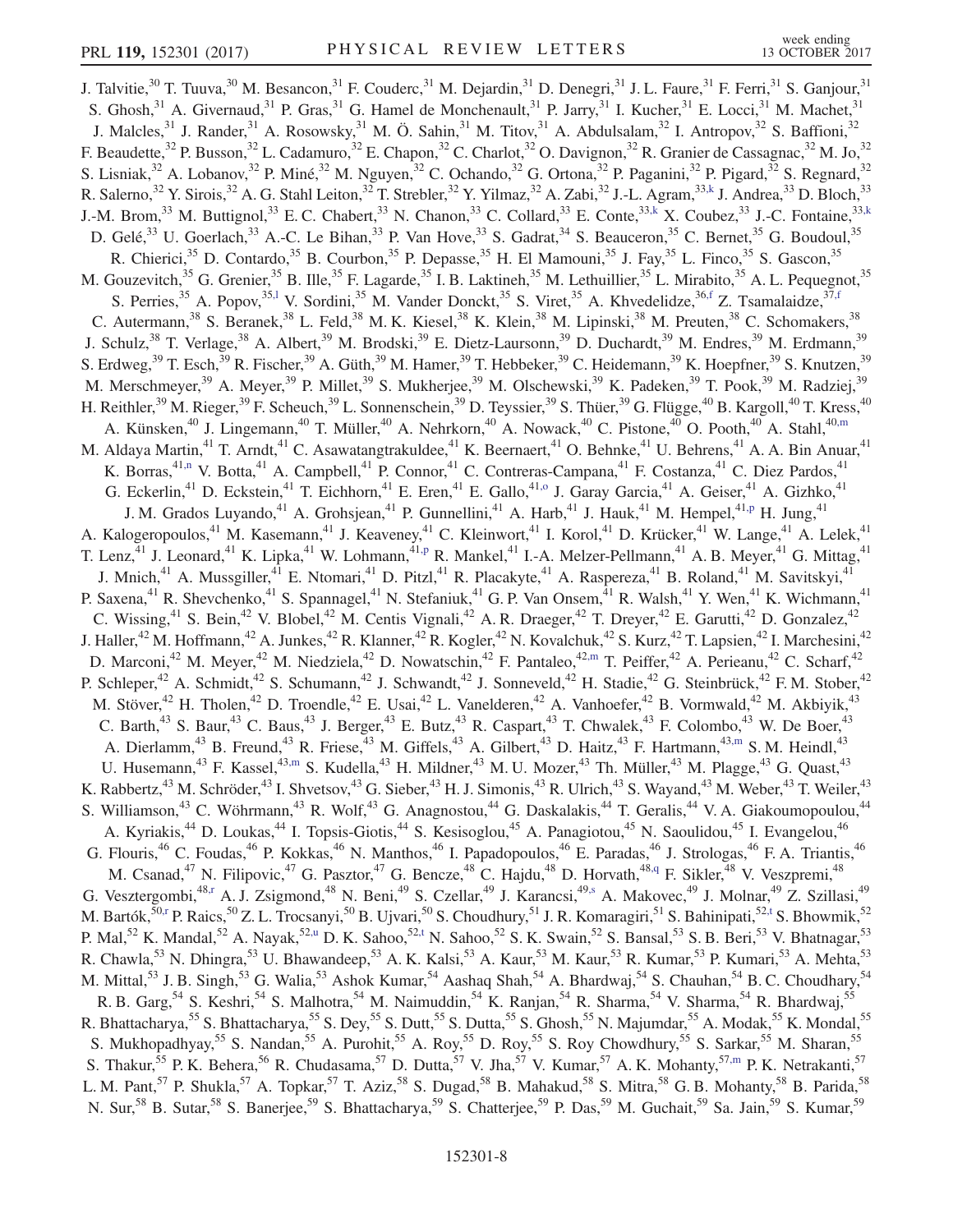<span id="page-8-6"></span><span id="page-8-5"></span><span id="page-8-4"></span><span id="page-8-3"></span><span id="page-8-2"></span><span id="page-8-1"></span><span id="page-8-0"></span>M. Maity,<sup>5[9,v](#page-16-3)</sup> G. Majumder,<sup>59</sup> K. Mazumdar,<sup>59</sup> T. Sarkar,<sup>59[,v](#page-16-3)</sup> N. Wickramage,<sup>59[,w](#page-16-4)</sup> S. Chauhan,<sup>60</sup> S. Dube,<sup>60</sup> V. Hegde,<sup>60</sup> A. Kapoor,<sup>60</sup> K. Kothekar,<sup>60</sup> S. Pandey,<sup>60</sup> A. Rane,<sup>60</sup> S. Sharma,<sup>60</sup> S. Chenarani,<sup>6[1,x](#page-16-5)</sup> E. Eskandari Tadavani,<sup>61</sup> S. M. Etesami, <sup>6[1,x](#page-16-5)</sup> M. Khakzad, <sup>61</sup> M. Mohammadi Najafabadi, <sup>61</sup> M. Naseri, <sup>61</sup> S. Paktinat Mehdiabadi, <sup>6[1,y](#page-16-6)</sup> F. Rezaei Hosseinabadi, <sup>61</sup> B. Safarzadeh, <sup>61, z</sup> M. Zeinali, <sup>61</sup> M. Felcini, <sup>62</sup> M. Grunewald, <sup>62</sup> M. Abbrescia, <sup>63a, 63b</sup> C. Calabria,<sup>63a,63b</sup> C. Caputo,<sup>63a,63b</sup> A. Colaleo,<sup>63a</sup> D. Creanza,<sup>63a,63c</sup> L. Cristella,<sup>63a,63b</sup> N. De Filippis,<sup>63a,63c</sup> M. De Palma,<sup>63a,63b</sup> L. Fiore,<sup>63a</sup> G. Iaselli,<sup>63a,63c</sup> G. Maggi,<sup>63a,63c</sup> M. Maggi,<sup>63a</sup> G. Miniello,<sup>63a,63b</sup> S. My,<sup>63a,63b</sup> S. Nuzzo,<sup>63a,63b</sup> A. Pompili,<sup>63a,63b</sup> G. Pugliese,<sup>63a,63c</sup> R. Radogna,<sup>63a,63b</sup> A. Ranieri,<sup>63a</sup> G. Selvaggi,<sup>63a,63b</sup> A. Sharma,<sup>63a</sup> L. Silvestris,<sup>63[a,m](#page-15-11)</sup> R. Venditti,<sup>63a</sup> P. Verwilligen,<sup>63a</sup> G. Abbiendi,<sup>64a</sup> C. Battilana,<sup>64a</sup> D. Bonacorsi,<sup>64a,64b</sup> S. Braibant-Giacomelli,<sup>64a,64b</sup> L. Brigliadori,<sup>64a,64b</sup> R. Campanini,<sup>64a,64b</sup> P. Capiluppi,<sup>64a,64b</sup> A. Castro,<sup>64a,64b</sup> F. R. Cavallo,<sup>64a</sup> S. S. Chhibra,<sup>64a,64b</sup> J. M. Cuffiani,<sup>64a,64b</sup> G. M. Dallavalle,<sup>64a</sup> F. Fabbri,<sup>64a</sup> A. Fanfani,<sup>64a,64b</sup> D. Fasanella,<sup>64a,64b</sup> P. Giacomelli,<sup>64a</sup> L. Guiducci,<sup>64a,64b</sup> S. Marcellini,<sup>64a</sup> G. Masetti,<sup>64a</sup> F. L. Navarria,<sup>64a,64b</sup> A. Perrotta,<sup>64a</sup> A. M. Rossi,<sup>64a,64b</sup> T. Rovelli,<sup>64a,64b</sup> G. P. Siroli,<sup>64a,64b</sup> N. Tosi,<sup>64a,64[b,m](#page-15-11)</sup> S. Albergo,<sup>65a,65b</sup> S. Costa,<sup>65a,65b</sup> A. Di Mattia,<sup>65a</sup> F. Giordano,<sup>65a,65b</sup> R. Potenza,<sup>65a,65b</sup> A. Tricomi,<sup>65a,65b</sup> C. Tuve,<sup>65a,65b</sup> G. Barbagli,<sup>66a</sup> K. Chatterjee,<sup>66a,66b</sup> V. Ciulli,<sup>66a,66b</sup> C. Civinini,<sup>66a</sup> R. D'Alessandro,<sup>66a,66b</sup> E. Focardi,<sup>66a,66b</sup> P. Lenzi,<sup>66a,66b</sup> M. Meschini,<sup>66a</sup> S. Paoletti,<sup>66a</sup> L. Russo,<sup>66[a,aa](#page-16-8)</sup> G. Sguazzoni,<sup>66a</sup> D. Strom,<sup>66a</sup> L. Viliani,<sup>66a,66[b,m](#page-15-11)</sup> L. Benussi,<sup>67</sup> S. Bianco, <sup>67</sup> F. Fabbri, <sup>67</sup> D. Piccolo, <sup>67</sup> F. Primavera, <sup>67[,m](#page-15-11)</sup> V. Calvelli, <sup>68a, 68b</sup> F. Ferro, <sup>68a</sup> E. Robutti, <sup>68a</sup> S. Tosi, <sup>68a, 68b</sup> L. Brianza,<sup>69a,69b</sup> F. Brivio,<sup>69a,69b</sup> V. Ciriolo,<sup>69a,69b</sup> M. E. Dinardo,<sup>69a,69b</sup> S. Fiorendi,<sup>69a,69b</sup> S. Gennai,<sup>69a</sup> A. Ghezzi,<sup>69a,69b</sup> P. Govoni,<sup>69a,69b</sup> M. Malberti,<sup>69a,69b</sup> S. Malvezzi,<sup>69a</sup> R. A. Manzoni,<sup>69a,69b</sup> D. Menasce,<sup>69a</sup> L. Moroni,<sup>69a</sup> M. Paganoni,<sup>69a,69b</sup> K. Pauwels,<sup>69a,69b</sup> D. Pedrini,<sup>69a</sup> S. Pigazzini,<sup>69a,69[b,m](#page-15-11)</sup> S. Ragazzi,<sup>69a,69b</sup> T. Tabarelli de Fatis,<sup>69a,69b</sup> S. Buontempo,<sup>70a</sup> N. Cavallo,<sup>70a,70c</sup> S. Di Guida,<sup>70a,70d[,m](#page-15-11)</sup> M. Esposito,<sup>70a,70b</sup> F. Fabozzi,<sup>70a,70c</sup> F. Fienga,<sup>70a,70b</sup> A.O.M. Iorio,<sup>70a,70b</sup> W. A. Khan,<sup>70a</sup> G. Lanza,<sup>70a</sup> L. Lista,<sup>70a</sup> S. Meola,<sup>70a,70d[,m](#page-15-11)</sup> P. Paolucci,<sup>70[a,m](#page-15-11)</sup> C. Sciacca,<sup>70a,70b</sup> F. Thyssen,<sup>70a</sup> P. Azzi,<sup>71a,m</sup> N. Bacchetta,<sup>71a</sup> L. Benato,<sup>71a,71b</sup> D. Bisello,<sup>71a,71b</sup> A. Boletti,<sup>71a,71b</sup> R. Carlin,<sup>71a,71b</sup> A. Carvalho Antunes De Oliveira,<sup>71a,71b</sup> M. Dall'Osso,<sup>71a,71b</sup> P. De Castro Manzano,<sup>71a</sup> T. Dorigo,<sup>71a</sup> F. Gasparini,<sup>71a,71b</sup> U. Gasparini,<sup>71a,71b</sup> A. Gozzelino,<sup>71a</sup> S. Lacaprara,<sup>71a</sup> M. Margoni,<sup>71a,71b</sup> A. T. Meneguzzo,<sup>71a,71b</sup> D. Pantano,<sup>71a</sup> N. Pozzobon,<sup>71a,71b</sup> P. Ronchese,<sup>71a,71b</sup> R. Rossin,<sup>71a,71b</sup> M. Sgaravatto,<sup>71a</sup> F. Simonetto,<sup>71a,71b</sup> E. Torassa,<sup>71a</sup> S. Ventura,<sup>71a</sup> M. Zanetti,<sup>71a,71b</sup> P. Zotto,<sup>71a,71b</sup> A. Braghieri,<sup>72a</sup> F. Fallavollita,<sup>72a,72b</sup> A. Magnani,<sup>72a,72b</sup> P. Montagna,<sup>72a,72b</sup> S. P. Ratti,<sup>72a,72b</sup> V. Re,<sup>72a</sup> M. Ressegotti,<sup>72a</sup> C. Riccardi,<sup>72a,72b</sup> P. Salvini,<sup>72a</sup> I. Vai,<sup>72a,72b</sup> P. Vitulo,<sup>72a,72b</sup> L. Alunni Solestizi,<sup>73a,73b</sup> G. M. Bilei,<sup>73a</sup> D. Ciangottini,<sup>73a,73b</sup> L. Fanò,<sup>73a,73b</sup> P. Lariccia,<sup>73a,73b</sup> R. Leonardi,<sup>73a,73b</sup> G. Mantovani,<sup>73a,73b</sup> V. Mariani,<sup>73a,73b</sup> M. Menichelli,<sup>73a</sup> A. Saha,<sup>73a</sup> A. Santocchia,<sup>73a,73b</sup> D. Spiga,<sup>73a</sup> K. Androsov,<sup>74a</sup> P. Azzurri,<sup>74a[,m](#page-15-11)</sup> G. Bagliesi,<sup>74a</sup> J. Bernardini,<sup>74a</sup> T. Boccali,<sup>74a</sup> L. Borrello,<sup>74a</sup> R. Castaldi,<sup>74a</sup> M. A. Ciocci,<sup>74a,74b</sup> R. Dell'Orso,<sup>74a</sup> G. Fedi,<sup>74a</sup> A. Giassi,<sup>74a</sup> M. T. Grippo,<sup>74a[,aa](#page-16-8)</sup> F. Ligabue,<sup>74a,74c</sup> T. Lomtadze,<sup>74a</sup> L. Martini,<sup>74a,74b</sup> A. Messineo,<sup>74a,74b</sup> F. Palla,<sup>74a</sup> A. Rizzi,<sup>74a,74b</sup> A. Savoy-Navarro,<sup>74[a,bb](#page-16-9)</sup> P. Spagnolo,<sup>74a</sup> R. Tenchini,<sup>74a</sup> G. Tonelli,<sup>74a,74b</sup> A. Venturi,<sup>74a</sup> P. G. Verdini,<sup>74a</sup> L. Barone,<sup>75a,75b</sup> F. Cavallari,<sup>75a</sup> M. Cipriani,<sup>75a,75b</sup> D. Del Re,<sup>75a,75b[,m](#page-15-11)</sup> M. Diemoz,<sup>75a</sup> S. Gelli,<sup>75a,75b</sup> E. Longo,<sup>75a,75b</sup> F. Margaroli,<sup>75a,75b</sup> B. Marzocchi,<sup>75a,75b</sup> P. Meridiani,<sup>75a</sup> G. Organtini,<sup>75a,75b</sup> R. Paramatti,<sup>75a,75b</sup> F. Preiato,<sup>75a,75b</sup> S. Rahatlou,<sup>75a,75b</sup> C. Rovelli,<sup>75a</sup> F. Santanastasio,<sup>75a,75b</sup> N. Amapane,<sup>76a,76b</sup> R. Arcidiacono,<sup>76a,76[c,m](#page-15-11)</sup> S. Argiro,<sup>76a,76b</sup> M. Arneodo,<sup>76a,76c</sup> N. Bartosik,<sup>76a</sup> R. Bellan,<sup>76a,76b</sup> C. Biino,<sup>76a</sup> N. Cartiglia,<sup>76a</sup> F. Cenna,<sup>76a,76b</sup> M. Costa,<sup>76a,76b</sup> R. Covarelli,<sup>76a,76b</sup> A. Degano,<sup>76a,76b</sup> N. Demaria,<sup>76a</sup> B. Kiani,<sup>76a,76b</sup> C. Mariotti,<sup>76a</sup> S. Maselli,<sup>76a</sup> E. Migliore,<sup>76a,76b</sup> V. Monaco,<sup>76a,76b</sup> E. Monteil,<sup>76a,76b</sup> M. Monteno,<sup>76a</sup> M. M. Obertino,<sup>76a,76b</sup> L. Pacher,<sup>76a,76b</sup> N. Pastrone,<sup>76a</sup> M. Pelliccioni,<sup>76a</sup> G. L. Pinna Angioni,<sup>76a,76b</sup> F. Ravera,<sup>76a,76b</sup> A. Romero,<sup>76a,76b</sup> M. Ruspa,<sup>76a,76c</sup> R. Sacchi,<sup>76a,76b</sup> K. Shchelina,<sup>76a,76b</sup> V. Sola,<sup>76a</sup> A. Solano,<sup>76a,76b</sup> A. Staiano,<sup>76a</sup> P. Traczyk,<sup>76a,76b</sup> S. Belforte,<sup>77a</sup> M. Casarsa,<sup>77a</sup> F. Cossutti,<sup>77a</sup> G. Della Ricca,<sup>77a,77b</sup> A. Zanetti,<sup>77a</sup> D. H. Kim,<sup>78</sup> G. N. Kim,<sup>78</sup> M. S. Kim,<sup>78</sup> J. Lee,<sup>78</sup> S. Lee,<sup>78</sup> S. W. Lee,<sup>78</sup> Y. D. Oh,<sup>78</sup> S. Sekmen,<sup>78</sup> D. C. Son,<sup>78</sup> Y. C. Yang,<sup>78</sup> A. Lee,<sup>79</sup> H. Kim,  $80$  D. H. Moon,  $80$  J. A. Brochero Cifuentes,  $81$  J. Goh,  $81$  T. J. Kim,  $81$  S. Cho,  $82$  S. Choi,  $82$  Y. Go,  $82$  D. Gyun,  $82$  S. Ha,  $82$ B. Hong,  $82$  Y. Jo,  $82$  Y. Kim,  $82$  K. Lee,  $82$  K. S. Lee,  $82$  S. Lee,  $82$  J. Lim,  $82$  S. K. Park,  $82$  Y. Roh,  $82$  J. Almond,  $83$  J. Kim,  $83$ H. Lee,  $83$  S. B. Oh,  $83$  B. C. Radburn-Smith,  $83$  S. h. Seo,  $83$  U. K. Yang,  $83$  H. D. Yoo,  $83$  G. B. Yu,  $83$  M. Choi,  $84$  H. Kim,  $84$ J. H. Kim,  $84$  J. S. H. Lee,  $84$  I. C. Park,  $84$  G. Ryu,  $84$  Y. Choi,  $85$  C. Hwang,  $85$  J. Lee,  $85$  I. Yu,  $85$  V. Dudenas,  $86$  A. Juodagalvis,  $86$ J. Vaitkus,  $86$  I. Ahmed,  $87$  Z. A. Ibrahim,  $87$  M. A. B. Md Ali,  $87,cc$  $87,cc$  F. Mohamad Idris,  $87,dd$  $87,dd$  W. A. T. Wan Abdullah,  $87$ M. N. Yusli, <sup>87</sup> Z. Zolkapli, <sup>87</sup> H. Castilla-Valdez, <sup>88</sup> E. De La Cruz-Burelo, <sup>88</sup> I. Heredia-De La Cruz, <sup>8[8,ee](#page-16-12)</sup> R. Lopez-Fernandez,<sup>88</sup> J. Mejia Guisao,<sup>88</sup> A. Sanchez-Hernandez,<sup>88</sup> S. Carrillo Moreno,<sup>89</sup> C. Oropeza Barrera,<sup>89</sup> F. Vazquez Valencia,<sup>89</sup> I. Pedraza,<sup>90</sup> H. A. Salazar Ibarguen,<sup>90</sup> C. Uribe Estrada,<sup>90</sup> A. Morelos Pineda,<sup>91</sup> D. Krofcheck,<sup>92</sup> P. H. Butler, <sup>93</sup> A. Ahmad, <sup>94</sup> M. Ahmad, <sup>94</sup> Q. Hassan, <sup>94</sup> H. R. Hoorani, <sup>94</sup> A. Saddique, <sup>94</sup> M. A. Shah, <sup>94</sup> M. Shoaib, <sup>94</sup>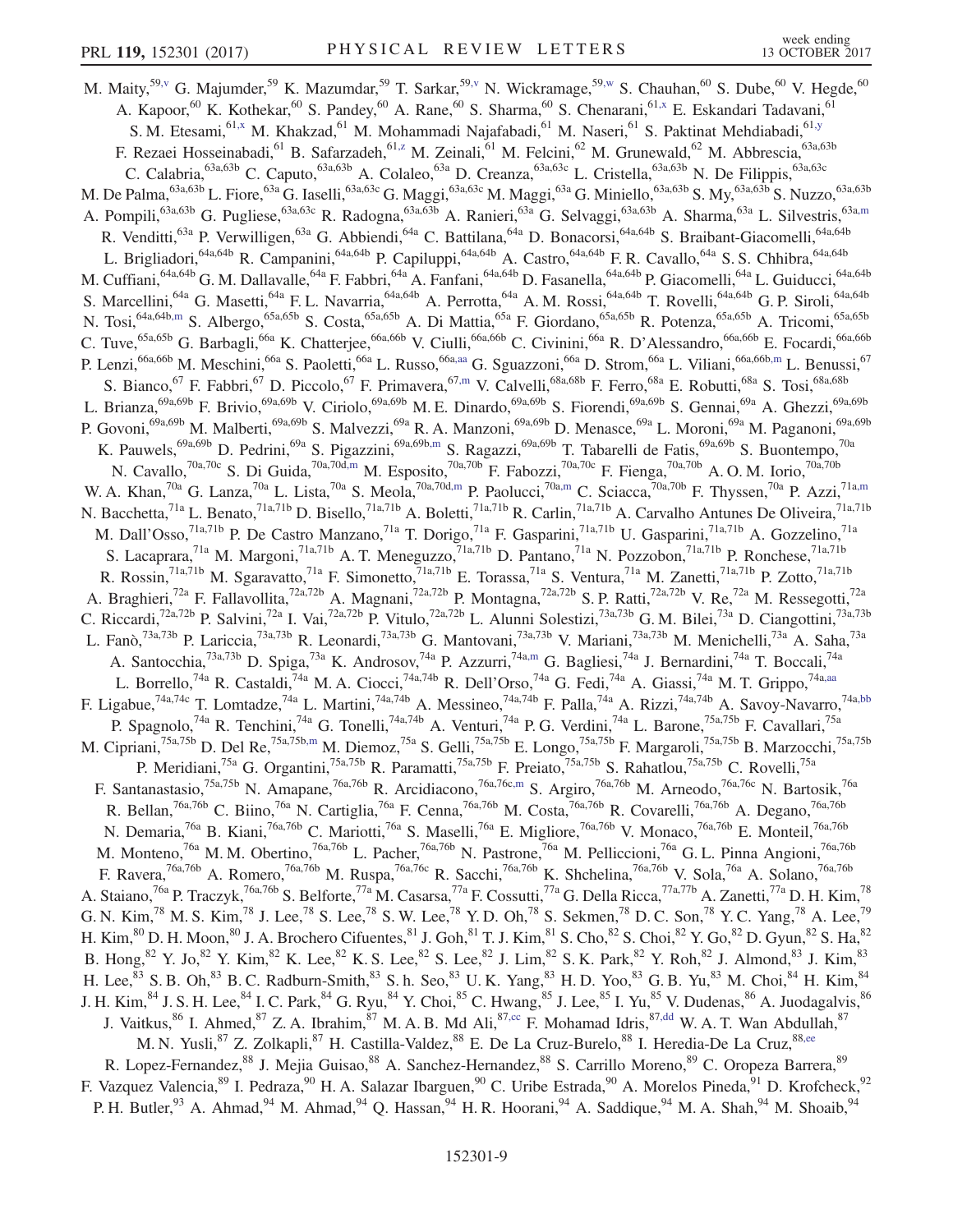<span id="page-9-13"></span><span id="page-9-12"></span><span id="page-9-11"></span><span id="page-9-10"></span><span id="page-9-9"></span><span id="page-9-8"></span><span id="page-9-7"></span><span id="page-9-6"></span><span id="page-9-5"></span><span id="page-9-4"></span><span id="page-9-3"></span><span id="page-9-2"></span><span id="page-9-1"></span><span id="page-9-0"></span>M. Waqas,  $94$  H. Bialkowska,  $95$  M. Bluj,  $95$  B. Boimska,  $95$  T. Frueboes,  $95$  M. Górski,  $95$  M. Kazana,  $95$  K. Nawrocki,  $95$ K. Romanowska-Rybinska,<sup>95</sup> M. Szleper,<sup>95</sup> P. Zalewski,<sup>95</sup> K. Bunkowski,<sup>96</sup> A. Byszuk,<sup>9[6,ff](#page-16-13)</sup> K. Doroba,<sup>96</sup> A. Kalinowski,<sup>96</sup> M. Konecki,<sup>96</sup> J. Krolikowski,<sup>96</sup> M. Misiura,<sup>96</sup> M. Olszewski,<sup>96</sup> A. Pyskir,<sup>96</sup> M. Walczak,<sup>96</sup> P. Bargassa,<sup>97</sup> C. Beirão Da Cruz E Silva, <sup>97</sup> B. Calpas, <sup>97</sup> A. Di Francesco, <sup>97</sup> P. Faccioli, <sup>97</sup> M. Gallinaro, <sup>97</sup> J. Hollar, <sup>97</sup> N. Leonardo, <sup>97</sup> L. Lloret Iglesias,<sup>97</sup> M. V. Nemallapudi,<sup>97</sup> J. Seixas,<sup>97</sup> O. Toldaiev,<sup>97</sup> D. Vadruccio,<sup>97</sup> J. Varela,<sup>97</sup> S. Afanasiev,<sup>98</sup> P. Bunin,<sup>98</sup> M. Gavrilenko,<sup>98</sup> I. Golutvin,<sup>98</sup> I. Gorbunov,<sup>98</sup> A. Kamenev,<sup>98</sup> V. Karjavin,<sup>98</sup> A. Lanev,<sup>98</sup> A. Malakhov,<sup>98</sup> V. Matveev,<sup>9[8,gg,hh](#page-16-14)</sup> V. Palichik,<sup>98</sup> V. Perelygin,<sup>98</sup> S. Shmatov,<sup>98</sup> S. Shulha,<sup>98</sup> N. Skatchkov,<sup>98</sup> V. Smirnov,<sup>98</sup> N. Voytishin,<sup>98</sup> A. Zarubin,<sup>98</sup> Y. Ivanov, <sup>99</sup> V. Kim, <sup>99[,ii](#page-16-15)</sup> E. Kuznetsova, <sup>99[,jj](#page-16-16)</sup> P. Levchenko, <sup>99</sup> V. Murzin, <sup>99</sup> V. Oreshkin, <sup>99</sup> I. Smirnov, <sup>99</sup> V. Sulimov, <sup>99</sup> L. Uvarov,  $99$  S. Vavilov,  $99$  A. Vorobyev,  $99$  Yu. Andreev,  $^{100}$  A. Dermenev,  $^{100}$  S. Gninenko,  $^{100}$  N. Golubev,  $^{100}$  A. Karneyeu,  $^{100}$ M. Kirsanov,<sup>100</sup> N. Krasnikov,<sup>100</sup> A. Pashenkov,<sup>100</sup> D. Tlisov,<sup>100</sup> A. Toropin,<sup>100</sup> V. Epshteyn,<sup>101</sup> V. Gavrilov,<sup>101</sup> N. Lychkovskaya,<sup>101</sup> V. Popov,<sup>101</sup> I. Pozdnyakov,<sup>101</sup> G. Safronov,<sup>101</sup> A. Spiridonov,<sup>101</sup> M. Toms,<sup>101</sup> E. Vlasov,<sup>101</sup> A. Zhokin,<sup>101</sup> T. Aushev,<sup>102</sup> A. Bylinkin,<sup>10[2,hh](#page-16-17)</sup> R. Chistov,<sup>103[,kk](#page-16-18)</sup> M. Danilov,<sup>103,kk</sup> S. Polikarpov,<sup>103</sup> V. Andreev,<sup>104</sup> M. Azarkin,<sup>10[4,hh](#page-16-17)</sup> I. Dremin,<sup>104,hh</sup> M. Kirakosyan,<sup>104</sup> A. Terkulov,<sup>104</sup> A. Baskakov,<sup>105</sup> A. Belyaev,<sup>105</sup> E. Boos,<sup>105</sup> A. Demiyanov,<sup>105</sup> A. Ershov,<sup>105</sup> A. Gribushin,<sup>105</sup> O. Kodolova,<sup>105</sup> V. Korotkikh,<sup>105</sup> I. Lokhtin,<sup>105</sup> I. Miagkov,<sup>105</sup> S. Obraztsov,<sup>105</sup> S. Petrushanko,<sup>105</sup> V. Savrin,<sup>105</sup> A. Snigirev,<sup>105</sup> I. Vardanyan,<sup>105</sup> V. Blinov,<sup>10[6,ll](#page-16-19)</sup> Y. Skovpen,<sup>106[,ll](#page-16-19)</sup> D. Shtol,<sup>10[6,ll](#page-16-19)</sup> I. Azhgirey,<sup>107</sup> I. Bayshev,<sup>107</sup> S. Bitioukov,<sup>107</sup> D. Elumakhov,<sup>107</sup> V. Kachanov,<sup>107</sup> A. Kalinin,<sup>107</sup> D. Konstantinov,<sup>107</sup> V. Krychkine,<sup>107</sup> V. Petrov,<sup>107</sup> R. Ryutin,<sup>107</sup> A. Sobol,<sup>107</sup> S. Troshin,<sup>107</sup> N. Tyurin,<sup>107</sup> A. Uzunian,<sup>107</sup> A. Volkov,<sup>107</sup> P. Adzic,<sup>108[,mm](#page-16-20)</sup> P. Cirkovic,<sup>108</sup> D. Devetak,<sup>108</sup> M. Dordevic,<sup>108</sup> J. Milosevic,<sup>108</sup> V. Rekovic,<sup>108</sup> J. Alcaraz Maestre,<sup>109</sup> M. Barrio Luna,<sup>109</sup> M. Cerrada,<sup>109</sup> N. Colino,<sup>109</sup> B. De La Cruz,<sup>109</sup> A. Delgado Peris,<sup>109</sup> A. Escalante Del Valle,<sup>109</sup> C. Fernandez Bedoya,<sup>109</sup> J. P. Fernández Ramos,<sup>109</sup> J. Flix,<sup>109</sup> M. C. Fouz,<sup>109</sup> P. Garcia-Abia,<sup>109</sup> O. Gonzalez Lopez,<sup>109</sup> S. Goy Lopez,<sup>109</sup> J. M. Hernandez,<sup>109</sup> M. I. Josa,<sup>109</sup> A. Pérez-Calero Yzquierdo,<sup>109</sup> J. Puerta Pelayo,<sup>109</sup> A. Quintario Olmeda,<sup>109</sup> I. Redondo,<sup>109</sup> L. Romero,<sup>109</sup> M. S. Soares,<sup>109</sup> J. F. de Trocóniz,<sup>110</sup> M. Missiroli,<sup>110</sup> D. Moran,<sup>110</sup> J. Cuevas,<sup>111</sup> C. Erice,<sup>111</sup> J. Fernandez Menendez,<sup>111</sup> I. Gonzalez Caballero,<sup>111</sup> J. R. González Fernández,<sup>111</sup> E. Palencia Cortezon,<sup>111</sup> S. Sanchez Cruz,<sup>111</sup> I. Suárez Andrés,<sup>111</sup> P. Vischia,<sup>111</sup> J. M. Vizan Garcia,<sup>111</sup> I. J. Cabrillo,<sup>112</sup> A. Calderon,<sup>112</sup> B. Chazin Quero,<sup>112</sup> E. Curras,<sup>112</sup> M. Fernandez,<sup>112</sup> J. Garcia-Ferrero,<sup>112</sup> G. Gomez,<sup>112</sup> A. Lopez Virto,<sup>112</sup> J. Marco,<sup>112</sup> C. Martinez Rivero,<sup>112</sup> F. Matorras,<sup>112</sup> J. Piedra Gomez, <sup>112</sup> T. Rodrigo, <sup>112</sup> A. Ruiz-Jimeno, <sup>112</sup> L. Scodellaro, <sup>112</sup> N. Trevisani, <sup>112</sup> I. Vila, <sup>112</sup> R. Vilar Cortabitarte, <sup>112</sup> D. Abbaneo,<sup>113</sup> E. Auffray,<sup>113</sup> P. Baillon,<sup>113</sup> A. H. Ball,<sup>113</sup> D. Barney,<sup>113</sup> M. Bianco,<sup>113</sup> P. Bloch,<sup>113</sup> A. Bocci,<sup>113</sup> C. Botta,<sup>113</sup> T. Camporesi,<sup>113</sup> R. Castello,<sup>113</sup> M. Cepeda,<sup>113</sup> G. Cerminara,<sup>113</sup> Y. Chen,<sup>113</sup> D. d'Enterria,<sup>113</sup> A. Dabrowski,<sup>113</sup> V. Daponte,<sup>113</sup> A. David,<sup>113</sup> M. De Gruttola,<sup>113</sup> A. De Roeck,<sup>113</sup> E. Di Marco,<sup>113[,nn](#page-16-21)</sup> M. Dobson,<sup>113</sup> B. Dorney,<sup>113</sup> T. du Pree,<sup>113</sup> M. Dünser,<sup>113</sup> N. Dupont,<sup>113</sup> A. Elliott-Peisert,<sup>113</sup> P. Everaerts,<sup>113</sup> G. Franzoni,<sup>113</sup> J. Fulcher,<sup>113</sup> W. Funk,<sup>113</sup> D. Gigi,<sup>113</sup> K. Gill,<sup>113</sup> F. Glege,<sup>113</sup> D. Gulhan,<sup>113</sup> S. Gundacker,<sup>113</sup> M. Guthoff,<sup>113</sup> P. Harris,<sup>113</sup> J. Hegeman,<sup>113</sup> V. Innocente,<sup>113</sup> P. Janot,<sup>113</sup> O. Karacheban,<sup>113[,p](#page-15-14)</sup> J. Kieseler,<sup>113</sup> H. Kirschenmann,<sup>113</sup> V. Knünz,<sup>113</sup> A. Kornmayer,<sup>11[3,m](#page-15-11)</sup> M. J. Kortelainen,<sup>113</sup> C. Lange,<sup>113</sup> P. Lecoq,<sup>113</sup> C. Lourenço,<sup>113</sup> M. T. Lucchini,<sup>113</sup> L. Malgeri,<sup>113</sup> M. Mannelli,<sup>113</sup> A. Martelli,<sup>113</sup> F. Meijers,<sup>113</sup> J. A. Merlin,<sup>113</sup> S. Mersi,<sup>113</sup> E. Meschi,<sup>113</sup> P. Milenovic,<sup>113,00</sup> F. Moortgat,<sup>113</sup> M. Mulders,<sup>113</sup> H. Neugebauer,<sup>113</sup> S. Orfanelli,<sup>113</sup> L. Orsini,<sup>113</sup> L. Pape,<sup>113</sup> E. Perez,<sup>113</sup> M. Peruzzi,<sup>113</sup> A. Petrilli,<sup>113</sup> G. Petrucciani,<sup>113</sup> A. Pfeiffer,<sup>113</sup> M. Pierini,<sup>113</sup> A. Racz,<sup>113</sup> T. Reis,<sup>113</sup> G. Rolandi,<sup>113[,pp](#page-16-23)</sup> M. Rovere,<sup>113</sup> H. Sakulin,<sup>113</sup> J. B. Sauvan,<sup>113</sup> C. Schäfer,<sup>113</sup> C. Schwick,<sup>113</sup> M. Seidel,<sup>113</sup> A. Sharma,<sup>113</sup> P. Silva,<sup>113</sup> P. Sphicas,<sup>11[3,qq](#page-16-24)</sup> J. Steggemann,<sup>113</sup> M. Stoye,<sup>113</sup> M. Tosi, $^{113}$  D. Treille, $^{113}$  A. Triossi, $^{113}$  A. Tsirou, $^{113}$  V. Veckalns, $^{113,rr}$  $^{113,rr}$  $^{113,rr}$  G. I. Veres, $^{113,r}$  $^{113,r}$  $^{113,r}$  M. Verweij, $^{113}$  N. Wardle, $^{113}$ A. Zagozdzinska,<sup>113[,ff](#page-16-13)</sup> W. D. Zeuner,<sup>113</sup> W. Bertl,<sup>114</sup> K. Deiters,<sup>114</sup> W. Erdmann,<sup>114</sup> R. Horisberger,<sup>114</sup> Q. Ingram,<sup>114</sup> H. C. Kaestli,<sup>114</sup> D. Kotlinski,<sup>114</sup> U. Langenegger,<sup>114</sup> T. Rohe,<sup>114</sup> S. A. Wiederkehr,<sup>114</sup> F. Bachmair,<sup>115</sup> L. Bäni,<sup>115</sup> P. Berger,<sup>115</sup> L. Bianchini,<sup>115</sup> B. Casal,<sup>115</sup> G. Dissertori,<sup>115</sup> M. Dittmar,<sup>115</sup> M. Donegà,<sup>115</sup> C. Grab,<sup>115</sup> C. Heidegger,<sup>115</sup> D. Hits,<sup>115</sup> J. Hoss,<sup>115</sup> G. Kasieczka,<sup>115</sup> T. Klijnsma,<sup>115</sup> W. Lustermann,<sup>115</sup> B. Mangano,<sup>115</sup> M. Marionneau,<sup>115</sup> P. Martinez Ruiz del Arbol,<sup>115</sup> M. Masciovecchio,<sup>115</sup> M. T. Meinhard,<sup>115</sup> D. Meister,<sup>115</sup> F. Micheli,<sup>115</sup> P. Musella,<sup>115</sup> F. Nessi-Tedaldi,<sup>115</sup> F. Pandolfi,<sup>115</sup> J. Pata,<sup>115</sup> F. Pauss,<sup>115</sup> G. Perrin,<sup>115</sup> L. Perrozzi,<sup>115</sup> M. Quittnat,<sup>115</sup> M. Rossini,<sup>115</sup> M. Schönenberger,<sup>115</sup> A. Starodumov,<sup>115[,ss](#page-16-26)</sup> V. R. Tavolaro,<sup>115</sup> K. Theofilatos,<sup>115</sup> M. L. Vesterbacka Olsson,<sup>115</sup> R. Wallny,<sup>115</sup> D. H. Zhu,<sup>115</sup> T. K. Aarrestad,<sup>116</sup> C. Amsler,<sup>116[,tt](#page-16-27)</sup> L. Caminada,<sup>116</sup> M. F. Canelli,<sup>116</sup> A. De Cosa,<sup>116</sup> S. Donato,<sup>116</sup> C. Galloni,  $116$  A. Hinzmann,  $116$  T. Hreus,  $116$  B. Kilminster,  $116$  J. Ngadiuba,  $116$  D. Pinna,  $116$  G. Rauco,  $116$  P. Robmann,  $116$ D. Salerno,  $^{116}$  C. Seitz,  $^{116}$  Y. Yang,  $^{116}$  A. Zucchetta,  $^{116}$  V. Candelise,  $^{117}$  T. H. Doan,  $^{117}$  Sh. Jain,  $^{117}$  R. Khurana,  $^{117}$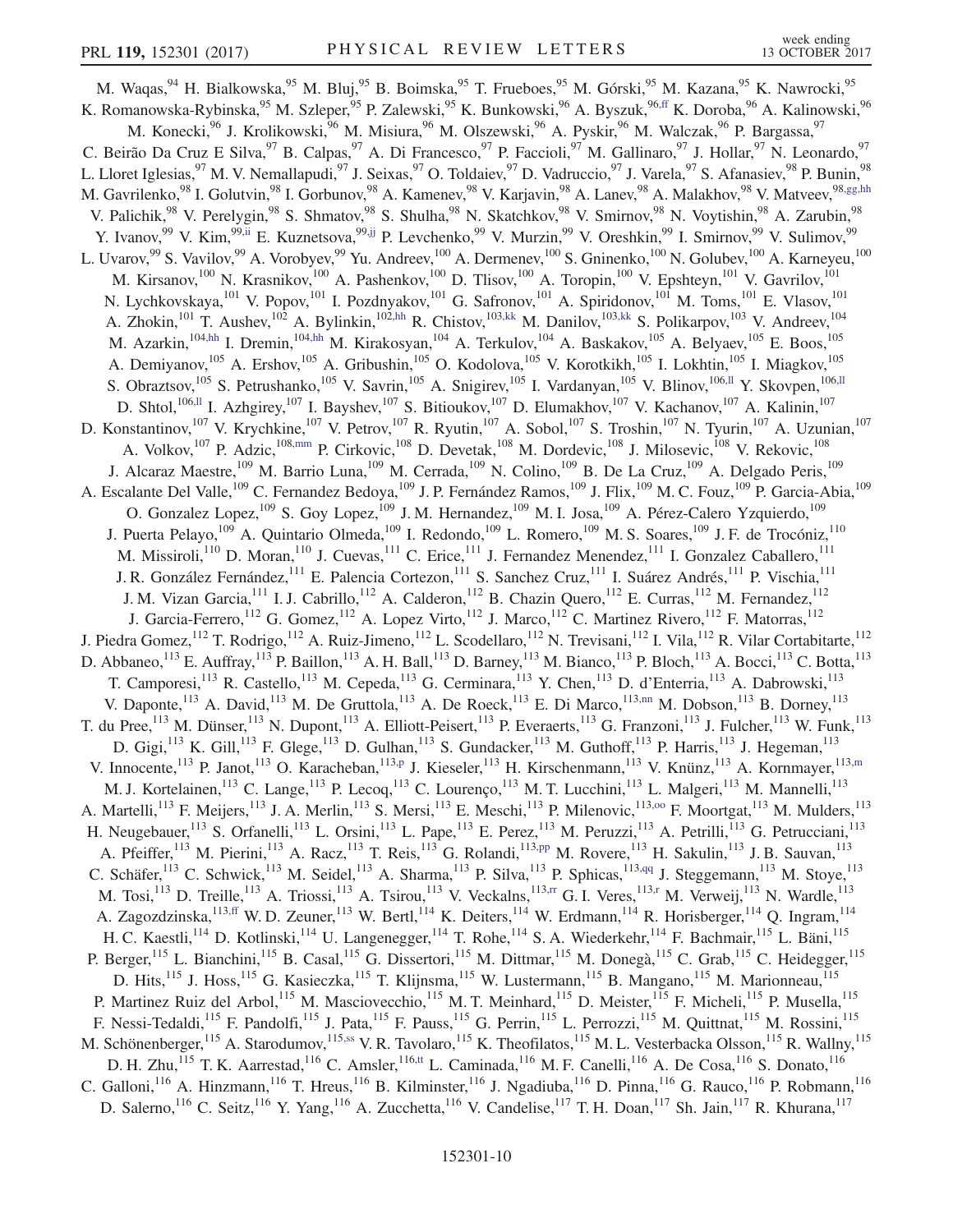<span id="page-10-8"></span><span id="page-10-7"></span><span id="page-10-6"></span><span id="page-10-5"></span><span id="page-10-4"></span><span id="page-10-3"></span><span id="page-10-2"></span><span id="page-10-1"></span><span id="page-10-0"></span>M. Konyushikhin,<sup>117</sup> C. M. Kuo,<sup>117</sup> W. Lin,<sup>117</sup> A. Pozdnyakov,<sup>117</sup> S. S. Yu,<sup>117</sup> Arun Kumar,<sup>118</sup> P. Chang,<sup>118</sup> Y. H. Chang,<sup>118</sup> Y. Chao,  $^{118}$  K. F. Chen,  $^{118}$  P. H. Chen,  $^{118}$  F. Fiori,  $^{118}$  W.-S. Hou,  $^{118}$  Y. Hsiung,  $^{118}$  Y. F. Liu,  $^{118}$  R.-S. Lu,  $^{118}$ M. Miñano Moya,<sup>118</sup> E. Paganis,<sup>118</sup> A. Psallidas,<sup>118</sup> J. f. Tsai,<sup>118</sup> B. Asavapibhop,<sup>119</sup> K. Kovitanggoon,<sup>119</sup> G. Singh,<sup>119</sup> N. Srimanobhas, 119 A. Adiguzel, 12[0,uu](#page-16-28) F. Boran, 120 S. Damarseckin, 120 Z. S. Demiroglu, 120 C. Dozen, 120 E. Eskut, 120 S. Girgis,<sup>120</sup> G. Gokbulut,<sup>120</sup> Y. Guler,<sup>120</sup> I. Hos,<sup>120, vv</sup> E. E. Kangal,<sup>120, ww</sup> O. Kara,<sup>120</sup> A. Kayis Topaksu,<sup>120</sup> U. Kiminsu,<sup>120</sup> M. Oglakci,<sup>120</sup> G. Onengut,<sup>12[0,xx](#page-16-31)</sup> K. Ozdemir,<sup>120[,yy](#page-16-32)</sup> S. Ozturk,<sup>12[0,zz](#page-16-33)</sup> A. Polatoz,<sup>120</sup> B. Tali,<sup>12[0,aaa](#page-16-34)</sup> S. Turkcapar,<sup>120</sup> I. S. Zorbakir,<sup>120</sup> C. Zorbilmez,<sup>120</sup> B. Bilin,<sup>121</sup> G. Karapinar,<sup>121[,bbb](#page-16-35)</sup> K. Ocalan,<sup>12[1,ccc](#page-16-36)</sup> M. Yalvac,<sup>121</sup> M. Zeyrek,<sup>121</sup> E. Gülmez, <sup>122</sup> M. Kaya, <sup>122[,ddd](#page-16-37)</sup> O. Kaya, <sup>122[,eee](#page-16-38)</sup> E. A. Yetkin, <sup>122[,fff](#page-16-39)</sup> A. Cakir, <sup>123</sup> K. Cankocak, <sup>123</sup> B. Grynyov, <sup>124</sup> L. Levchuk, <sup>125</sup> P. Sorokin,<sup>125</sup> R. Aggleton,<sup>126</sup> F. Ball,<sup>126</sup> L. Beck,<sup>126</sup> J. J. Brooke,<sup>126</sup> D. Burns,<sup>126</sup> E. Clement,<sup>126</sup> D. Cussans,<sup>126</sup> H. Flacher,<sup>126</sup> J. Goldstein,<sup>126</sup> M. Grimes,<sup>126</sup> G. P. Heath,<sup>126</sup> H. F. Heath,<sup>126</sup> J. Jacob,<sup>126</sup> L. Kreczko,<sup>126</sup> C. Lucas,<sup>126</sup> D. M. Newbold,<sup>126[,ggg](#page-16-40)</sup> S. Paramesvaran,<sup>126</sup> A. Poll,<sup>126</sup> T. Sakuma,<sup>126</sup> S. Seif El Nasr-storey,<sup>126</sup> D. Smith,<sup>126</sup> V. J. Smith,<sup>126</sup> A. Belyaev,<sup>12[7,hhh](#page-16-41)</sup> C. Brew,<sup>127</sup> R. M. Brown,<sup>127</sup> L. Calligaris,<sup>127</sup> D. Cieri,<sup>127</sup> D. J. A. Cockerill,<sup>127</sup> J. A. Coughlan,<sup>127</sup> K. Harder,<sup>127</sup> S. Harper,<sup>127</sup> E. Olaiya,<sup>127</sup> D. Petyt,<sup>127</sup> C. H. Shepherd-Themistocleous,<sup>127</sup> A. Thea,<sup>127</sup> I. R. Tomalin,<sup>127</sup> T. Williams,<sup>127</sup> M. Baber,<sup>128</sup> R. Bainbridge,<sup>128</sup> O. Buchmuller,<sup>128</sup> A. Bundock,<sup>128</sup> S. Casasso,<sup>128</sup> M. Citron,<sup>128</sup> D. Colling,<sup>128</sup> L. Corpe,<sup>128</sup> P. Dauncey,<sup>128</sup> G. Davies,<sup>128</sup> A. De Wit,<sup>128</sup> M. Della Negra,<sup>128</sup> R. Di Maria,<sup>128</sup> P. Dunne,<sup>128</sup> A. Elwood,<sup>128</sup> D. Futyan,<sup>128</sup> Y. Haddad,<sup>128</sup> G. Hall,<sup>128</sup> G. Iles,<sup>128</sup> T. James,<sup>128</sup> R. Lane,<sup>128</sup> C. Laner,<sup>128</sup> L. Lyons,<sup>128</sup> A.-M. Magnan,<sup>128</sup> S. Malik,<sup>128</sup> L. Mastrolorenzo,<sup>128</sup> J. Nash,<sup>128</sup> A. Nikitenko,<sup>128[,ss](#page-16-26)</sup> J. Pela,<sup>128</sup> M. Pesaresi,<sup>128</sup> D. M. Raymond,<sup>128</sup> A. Richards,<sup>128</sup> A. Rose,<sup>128</sup> E. Scott,<sup>128</sup> C. Seez,<sup>128</sup> S. Summers,<sup>128</sup> A. Tapper,<sup>128</sup> K. Uchida,<sup>128</sup> M. Vazquez Acosta,<sup>12[8,iii](#page-16-42)</sup> T. Virdee,  $^{128,m}$  $^{128,m}$  $^{128,m}$  J. Wright,  $^{128}$  S. C. Zenz,  $^{128}$  J. E. Cole,  $^{129}$  P. R. Hobson,  $^{129}$  A. Khan,  $^{129}$  P. Kyberd,  $^{129}$  I. D. Reid,  $^{129}$ P. Symonds,<sup>129</sup> L. Teodorescu,<sup>129</sup> M. Turner,<sup>129</sup> A. Borzou,<sup>130</sup> K. Call,<sup>130</sup> J. Dittmann,<sup>130</sup> K. Hatakeyama,<sup>130</sup> H. Liu,<sup>130</sup> N. Pastika,<sup>130</sup> R. Bartek,<sup>131</sup> A. Dominguez,<sup>131</sup> A. Buccilli,<sup>132</sup> S. I. Cooper,<sup>132</sup> C. Henderson,<sup>132</sup> P. Rumerio,<sup>132</sup> C. West,<sup>132</sup> D. Arcaro,<sup>133</sup> A. Avetisyan,<sup>133</sup> T. Bose,<sup>133</sup> D. Gastler,<sup>133</sup> D. Rankin,<sup>133</sup> C. Richardson,<sup>133</sup> J. Rohlf,<sup>133</sup> L. Sulak,<sup>133</sup> D. Zou,<sup>133</sup> G. Benelli,<sup>134</sup> D. Cutts,<sup>134</sup> A. Garabedian,<sup>134</sup> J. Hakala,<sup>134</sup> U. Heintz,<sup>134</sup> J. M. Hogan,<sup>134</sup> K. H. M. Kwok,<sup>134</sup> E. Laird,<sup>134</sup> G. Landsberg,  $^{134}$  Z. Mao,  $^{134}$  M. Narain,  $^{134}$  S. Piperov,  $^{134}$  S. Sagir,  $^{134}$  E. Spencer,  $^{134}$  R. Syarif,  $^{134}$  R. Band,  $^{135}$  C. Brainerd,  $^{135}$ D. Burns,<sup>135</sup> M. Calderon De La Barca Sanchez,<sup>135</sup> M. Chertok,<sup>135</sup> J. Conway,<sup>135</sup> R. Conway,<sup>135</sup> P. T. Cox,<sup>135</sup> R. Erbacher,<sup>135</sup> C. Flores,<sup>135</sup> G. Funk,<sup>135</sup> M. Gardner,<sup>135</sup> W. Ko,<sup>135</sup> R. Lander,<sup>135</sup> C. Mclean,<sup>135</sup> M. Mulhearn,<sup>135</sup> D. Pellett,<sup>135</sup> J. Pilot,<sup>135</sup> S. Shalhout,<sup>135</sup> M. Shi,<sup>135</sup> J. Smith,<sup>135</sup> M. Squires,<sup>135</sup> D. Stolp,<sup>135</sup> K. Tos,<sup>135</sup> M. Tripathi,<sup>135</sup> Z. Wang,<sup>135</sup> M. Bachtis,<sup>136</sup> C. Bravo, <sup>136</sup> R. Cousins, <sup>136</sup> A. Dasgupta, <sup>136</sup> A. Florent, <sup>136</sup> J. Hauser, <sup>136</sup> M. Ignatenko, <sup>136</sup> N. Mccoll, <sup>136</sup> D. Saltzberg, <sup>136</sup> C. Schnaible,<sup>136</sup> V. Valuev,<sup>136</sup> E. Bouvier,<sup>137</sup> K. Burt,<sup>137</sup> R. Clare,<sup>137</sup> J. Ellison,<sup>137</sup> J. W. Gary,<sup>137</sup> S. M. A. Ghiasi Shirazi,<sup>137</sup> G. Hanson,  $^{137}$  J. Heilman,  $^{137}$  P. Jandir,  $^{137}$  E. Kennedy,  $^{137}$  F. Lacroix,  $^{137}$  O. R. Long,  $^{137}$  M. Olmedo Negrete,  $^{137}$ M. I. Paneva,<sup>137</sup> A. Shrinivas,<sup>137</sup> W. Si,<sup>137</sup> H. Wei,<sup>137</sup> S. Wimpenny,<sup>137</sup> B. R. Yates,<sup>137</sup> J. G. Branson,<sup>138</sup> G. B. Cerati,<sup>138</sup> S. Cittolin,<sup>138</sup> M. Derdzinski,<sup>138</sup> A. Holzner,<sup>138</sup> D. Klein,<sup>138</sup> G. Kole,<sup>138</sup> V. Krutelyov,<sup>138</sup> J. Letts,<sup>138</sup> I. Macneill,<sup>138</sup> D. Olivito,<sup>138</sup> S. Padhi,<sup>138</sup> M. Pieri,<sup>138</sup> M. Sani,<sup>138</sup> V. Sharma,<sup>138</sup> S. Simon,<sup>138</sup> M. Tadel,<sup>138</sup> A. Vartak,<sup>138</sup> S. Wasserbaech,<sup>13[8,jjj](#page-16-43)</sup> F. Würthwein,<sup>138</sup> A. Yagil,<sup>138</sup> G. Zevi Della Porta,<sup>138</sup> N. Amin,<sup>139</sup> R. Bhandari,<sup>139</sup> J. Bradmiller-Feld,<sup>139</sup> C. Campagnari,<sup>139</sup> A. Dishaw,  $^{139}$  V. Dutta,  $^{139}$  M. Franco Sevilla,  $^{139}$  C. George,  $^{139}$  F. Golf,  $^{139}$  L. Gouskos,  $^{139}$  J. Gran,  $^{139}$  R. Heller,  $^{139}$ J. Incandela,<sup>139</sup> S. D. Mullin,<sup>139</sup> A. Ovcharova,<sup>139</sup> H. Qu,<sup>139</sup> J. Richman,<sup>139</sup> D. Stuart,<sup>139</sup> I. Suarez,<sup>139</sup> J. Yoo,<sup>139</sup> D. Anderson,<sup>140</sup> J. Bendavid,<sup>140</sup> A. Bornheim,<sup>140</sup> J.M. Lawhorn,<sup>140</sup> H.B. Newman,<sup>140</sup> C. Pena,<sup>140</sup> M. Spiropulu,<sup>140</sup> J. R. Vlimant,<sup>140</sup> S. Xie,<sup>140</sup> R. Y. Zhu,<sup>140</sup> M. B. Andrews,<sup>141</sup> T. Ferguson,<sup>141</sup> M. Paulini,<sup>141</sup> J. Russ,<sup>141</sup> M. Sun,<sup>141</sup> H. Vogel,<sup>141</sup> I. Vorobiev, <sup>141</sup> M. Weinberg, <sup>141</sup> J. P. Cumalat, <sup>142</sup> W. T. Ford, <sup>142</sup> F. Jensen, <sup>142</sup> A. Johnson, <sup>142</sup> M. Krohn, <sup>142</sup> S. Leontsinis, <sup>142</sup> T. Mulholland,<sup>142</sup> K. Stenson,<sup>142</sup> S. R. Wagner,<sup>142</sup> J. Alexander,<sup>143</sup> J. Chaves,<sup>143</sup> J. Chu,<sup>143</sup> S. Dittmer,<sup>143</sup> K. Mcdermott,<sup>143</sup> N. Mirman,<sup>143</sup> J. R. Patterson,<sup>143</sup> A. Rinkevicius,<sup>143</sup> A. Ryd,<sup>143</sup> L. Skinnari,<sup>143</sup> L. Soffi,<sup>143</sup> S. M. Tan,<sup>143</sup> Z. Tao,<sup>143</sup> J. Thom,<sup>143</sup> J. Tucker,<sup>143</sup> P. Wittich,<sup>143</sup> M. Zientek,<sup>143</sup> D. Winn,<sup>144</sup> S. Abdullin,<sup>145</sup> M. Albrow,<sup>145</sup> G. Apollinari,<sup>145</sup> A. Apresyan,<sup>145</sup> A. Apyan,<sup>145</sup> S. Banerjee,<sup>145</sup> L. A. T. Bauerdick,<sup>145</sup> A. Beretvas,<sup>145</sup> J. Berryhill,<sup>145</sup> P. C. Bhat,<sup>145</sup> G. Bolla,<sup>145</sup> K. Burkett,<sup>145</sup> J. N. Butler,<sup>145</sup> A. Canepa,<sup>145</sup> H. W. K. Cheung,<sup>145</sup> F. Chlebana,<sup>145</sup> M. Cremonesi,<sup>145</sup> J. Duarte,<sup>145</sup> V. D. Elvira, <sup>145</sup> I. Fisk, <sup>145</sup> J. Freeman, <sup>145</sup> Z. Gecse, <sup>145</sup> E. Gottschalk, <sup>145</sup> L. Gray, <sup>145</sup> D. Green, <sup>145</sup> S. Grünendahl, <sup>145</sup> O. Gutsche, <sup>145</sup> R. M. Harris, <sup>145</sup> S. Hasegawa, <sup>145</sup> J. Hirschauer, <sup>145</sup> Z. Hu, <sup>145</sup> B. Jayatilaka, <sup>145</sup> S. Jindariani, <sup>145</sup> M. Johnson, <sup>145</sup> U. Joshi, <sup>145</sup> B. Klima, <sup>145</sup> B. Kreis, <sup>145</sup> S. Lammel, <sup>145</sup> D. Lincoln, <sup>145</sup> R. Lipton, <sup>145</sup> M. Liu, <sup>145</sup> T. Liu, <sup>145</sup> R. Lopes De Sá, <sup>145</sup> J. Lykken,<sup>145</sup> K. Maeshima,<sup>145</sup> N. Magini,<sup>145</sup> J. M. Marraffino,<sup>145</sup> S. Maruyama,<sup>145</sup> D. Mason,<sup>145</sup> P. McBride,<sup>145</sup> P. Merkel,<sup>145</sup> S. Mrenna,<sup>145</sup> S. Nahn,<sup>145</sup> V. O'Dell,<sup>145</sup> K. Pedro,<sup>145</sup> O. Prokofyev,<sup>145</sup> G. Rakness,<sup>145</sup> L. Ristori,<sup>145</sup>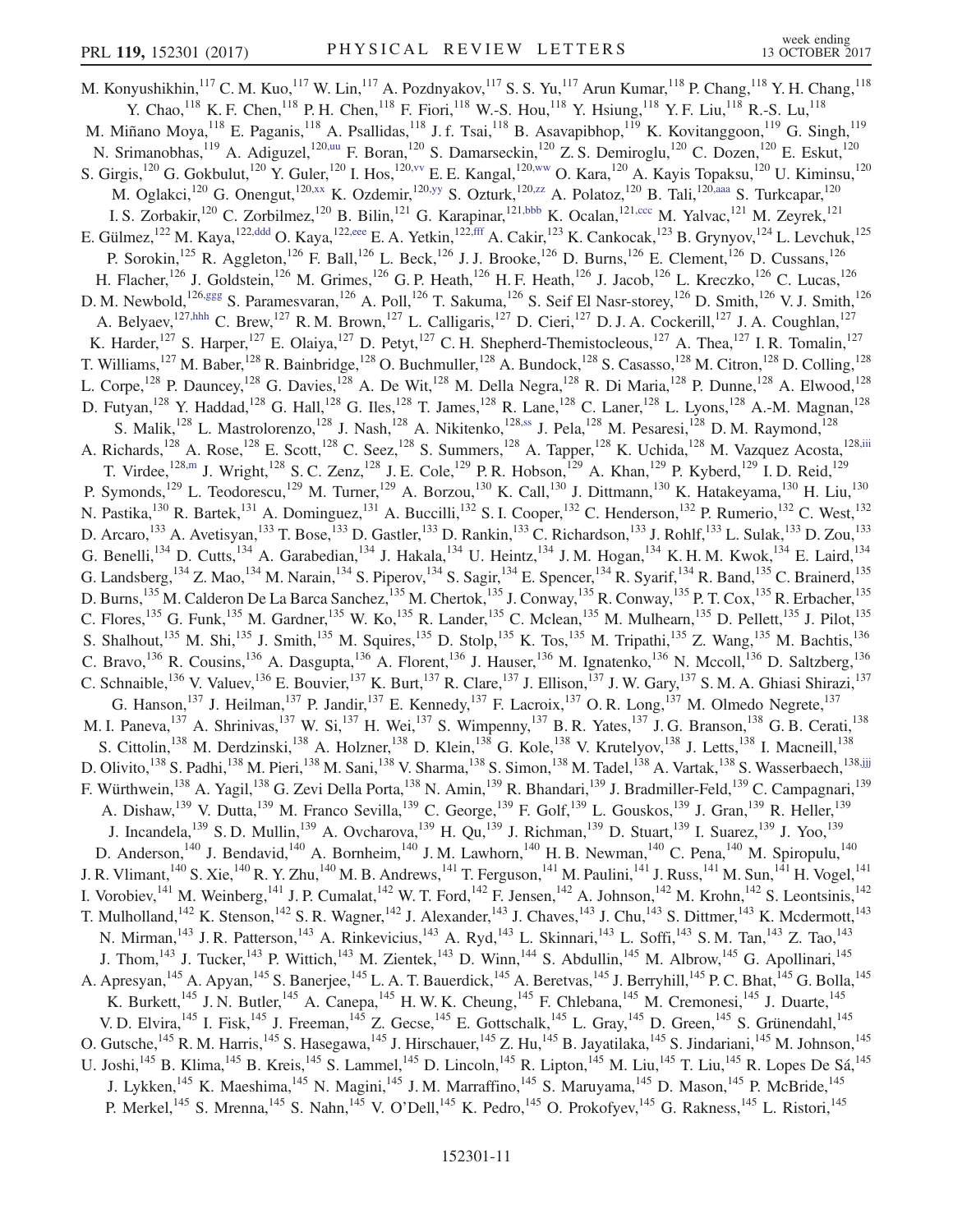<span id="page-11-2"></span><span id="page-11-1"></span><span id="page-11-0"></span>B. Schneider,<sup>145</sup> E. Sexton-Kennedy,<sup>145</sup> A. Soha,<sup>145</sup> W. J. Spalding,<sup>145</sup> L. Spiegel,<sup>145</sup> S. Stoynev,<sup>145</sup> J. Strait,<sup>145</sup> N. Strobbe,<sup>145</sup> L. Taylor,<sup>145</sup> S. Tkaczyk,<sup>145</sup> N. V. Tran,<sup>145</sup> L. Uplegger,<sup>145</sup> E. W. Vaandering,<sup>145</sup> C. Vernieri,<sup>145</sup> M. Verzocchi,<sup>145</sup> R. Vidal,<sup>145</sup> M. Wang, <sup>145</sup> H. A. Weber, <sup>145</sup> A. Whitbeck, <sup>145</sup> D. Acosta, <sup>146</sup> P. Avery, <sup>146</sup> P. Bortignon, <sup>146</sup> A. Brinkerhoff, <sup>146</sup> A. Carnes, <sup>146</sup> M. Carver, <sup>146</sup> D. Curry, <sup>146</sup> S. Das, <sup>146</sup> R. D. Field, <sup>146</sup> I. K. Furic, <sup>146</sup> J. Konigsberg, <sup>146</sup> A. Korytov, <sup>146</sup> K. Kotov, <sup>146</sup> P. Ma, <sup>146</sup> K. Matchev,<sup>146</sup> H. Mei,<sup>146</sup> G. Mitselmakher,<sup>146</sup> D. Rank,<sup>146</sup> L. Shchutska,<sup>146</sup> D. Sperka,<sup>146</sup> N. Terentyev,<sup>146</sup> L. Thomas,<sup>146</sup> J. Wang,<sup>146</sup> S. Wang,<sup>146</sup> J. Yelton,<sup>146</sup> S. Linn,<sup>147</sup> P. Markowitz,<sup>147</sup> G. Martinez,<sup>147</sup> J. L. Rodriguez,<sup>147</sup> A. Ackert,<sup>148</sup> T. Adams,<sup>148</sup> A. Askew,<sup>148</sup> S. Hagopian,<sup>148</sup> V. Hagopian,<sup>148</sup> K. F. Johnson,<sup>148</sup> T. Kolberg,<sup>148</sup> T. Perry,<sup>148</sup> H. Prosper,<sup>148</sup> A. Santra,<sup>148</sup> R. Yohay,<sup>148</sup> M. M. Baarmand,<sup>149</sup> V. Bhopatkar,<sup>149</sup> S. Colafranceschi,<sup>149</sup> M. Hohlmann,<sup>149</sup> D. Noonan,<sup>149</sup> T. Roy, <sup>149</sup> F. Yumiceva, <sup>149</sup> M. R. Adams, <sup>150</sup> L. Apanasevich, <sup>150</sup> D. Berry, <sup>150</sup> R. R. Betts, <sup>150</sup> R. Cavanaugh, <sup>150</sup> X. Chen, <sup>150</sup> O. Evdokimov,<sup>150</sup> C. E. Gerber,<sup>150</sup> D. A. Hangal,<sup>150</sup> D. J. Hofman,<sup>150</sup> K. Jung,<sup>150</sup> J. Kamin,<sup>150</sup> I. D. Sandoval Gonzalez,<sup>150</sup> M. B. Tonjes,<sup>150</sup> H. Trauger,<sup>150</sup> N. Varelas,<sup>150</sup> H. Wang,<sup>150</sup> Z. Wu,<sup>150</sup> J. Zhang,<sup>150</sup> B. Bilki,<sup>151[,kkk](#page-16-44)</sup> W. Clarida,<sup>151</sup> K. Dilsiz,<sup>15[1,lll](#page-16-45)</sup> S. Durgut,<sup>151</sup> R. P. Gandrajula,<sup>151</sup> M. Haytmyradov,<sup>151</sup> V. Khristenko,<sup>151</sup> J.-P. Merlo,<sup>151</sup> H. Mermerkaya, <sup>151[,mmm](#page-16-46)</sup> A. Mestvirishvili, <sup>151</sup> A. Moeller, <sup>151</sup> J. Nachtman, <sup>151</sup> H. Ogul, <sup>15[1,nnn](#page-16-47)</sup> Y. Onel, <sup>151</sup> F. Ozok, <sup>151,000</sup> A. Penzo, <sup>151</sup> C. Snyder, <sup>151</sup> E. Tiras, <sup>151</sup> J. Wetzel, <sup>151</sup> K. Yi, <sup>151</sup> B. Blumenfeld, <sup>152</sup> A. Cocoros, <sup>152</sup> N. Eminizer, <sup>152</sup> D. Fehling, <sup>152</sup> L. Feng,<sup>152</sup> A. V. Gritsan,<sup>152</sup> P. Maksimovic,<sup>152</sup> J. Roskes,<sup>152</sup> U. Sarica,<sup>152</sup> M. Swartz,<sup>152</sup> M. Xiao,<sup>152</sup> C. You,<sup>152</sup> A. Al-bataineh,<sup>153</sup> P. Baringer,<sup>153</sup> A. Bean,<sup>153</sup> S. Boren,<sup>153</sup> J. Bowen,<sup>153</sup> J. Castle,<sup>153</sup> S. Khalil,<sup>153</sup> A. Kropivnitskaya,<sup>153</sup> D. Majumder,<sup>153</sup> W. Mcbrayer,<sup>153</sup> M. Murray,<sup>153</sup> C. Royon,<sup>153</sup> S. Sanders,<sup>153</sup> R. Stringer,<sup>153</sup> J. D. Tapia Takaki,<sup>153</sup> Q. Wang,<sup>153</sup> A. Ivanov,<sup>154</sup> K. Kaadze,<sup>154</sup> Y. Maravin,<sup>154</sup> A. Mohammadi,<sup>154</sup> L. K. Saini,<sup>154</sup> N. Skhirtladze,<sup>154</sup> S. Toda,<sup>154</sup> F. Rebassoo,<sup>155</sup> D. Wright,<sup>155</sup> C. Anelli,<sup>156</sup> A. Baden,<sup>156</sup> O. Baron,<sup>156</sup> A. Belloni,<sup>156</sup> B. Calvert,<sup>156</sup> S. C. Eno,<sup>156</sup> C. Ferraioli,<sup>156</sup> N. J. Hadley,<sup>156</sup> S. Jabeen,<sup>156</sup> G. Y. Jeng,<sup>156</sup> R. G. Kellogg,<sup>156</sup> J. Kunkle,<sup>156</sup> A. C. Mignerey,<sup>156</sup> F. Ricci-Tam,<sup>156</sup> Y. H. Shin,<sup>156</sup> A. Skuja,<sup>156</sup> S. C. Tonwar,<sup>156</sup> D. Abercrombie,<sup>157</sup> B. Allen,<sup>157</sup> V. Azzolini,<sup>157</sup> R. Barbieri,<sup>157</sup> A. Baty,<sup>157</sup> R. Bi,<sup>157</sup> K. Bierwagen,<sup>157</sup> S. Brandt,<sup>157</sup> W. Busza,<sup>157</sup> I. A. Cali,<sup>157</sup> M. D'Alfonso,<sup>157</sup> Z. Demiragli,<sup>157</sup> G. Gomez Ceballos,<sup>157</sup> M. Goncharov,<sup>157</sup> D. Hsu,<sup>157</sup> Y. Iiyama,<sup>157</sup> G. M. Innocenti,<sup>157</sup> M. Klute,<sup>157</sup> D. Kovalskyi,<sup>157</sup> Y. S. Lai,<sup>157</sup> Y.-J. Lee,<sup>157</sup> A. Levin,<sup>157</sup> P. D. Luckey,<sup>157</sup> B. Maier,<sup>157</sup> A. C. Marini,<sup>157</sup> C. Mcginn,<sup>157</sup> C. Mironov,<sup>157</sup> S. Narayanan,<sup>157</sup> X. Niu,<sup>157</sup> C. Paus,<sup>157</sup> C. Roland,<sup>157</sup> G. Roland,<sup>157</sup> J. Salfeld-Nebgen,<sup>157</sup> G. S. F. Stephans,<sup>157</sup> K. Tatar,<sup>157</sup> A. Turner,<sup>157</sup> D. Velicanu,<sup>157</sup> J. Wang,<sup>157</sup> T. W. Wang,<sup>157</sup> B. Wyslouch,<sup>157</sup> A. C. Benvenuti,<sup>158</sup> R. M. Chatterjee,<sup>158</sup> A. Evans,<sup>158</sup> P. Hansen,<sup>158</sup> S. Kalafut,<sup>158</sup> S. C. Kao,<sup>158</sup> Y. Kubota,<sup>158</sup> Z. Lesko,<sup>158</sup> J. Mans,<sup>158</sup> S. Nourbakhsh,<sup>158</sup> N. Ruckstuhl,<sup>158</sup> R. Rusack,<sup>158</sup> N. Tambe,<sup>158</sup> J. Turkewitz,<sup>158</sup> J. G. Acosta,<sup>159</sup> S. Oliveros,<sup>159</sup> E. Avdeeva,<sup>160</sup> K. Bloom,<sup>160</sup> D. R. Claes,<sup>160</sup> C. Fangmeier,<sup>160</sup> R. Gonzalez Suarez,<sup>160</sup> R. Kamalieddin,<sup>160</sup> I. Kravchenko,<sup>160</sup> J. Monroy,<sup>160</sup> J. E. Siado,<sup>160</sup> G. R. Snow,<sup>160</sup> B. Stieger,<sup>160</sup> M. Alyari,<sup>161</sup> J. Dolen,<sup>161</sup> A. Godshalk,<sup>161</sup> C. Harrington,<sup>161</sup> I. Iashvili,<sup>161</sup> A. Kharchilava,<sup>161</sup> A. Parker,<sup>161</sup> S. Rappoccio,<sup>161</sup> B. Roozbahani,<sup>161</sup> G. Alverson,<sup>162</sup> E. Barberis,<sup>162</sup> A. Hortiangtham,<sup>162</sup> A. Massironi,<sup>162</sup> D. M. Morse,<sup>162</sup> D. Nash,<sup>162</sup> T. Orimoto,<sup>162</sup> R. Teixeira De Lima,<sup>162</sup> D. Trocino,<sup>162</sup> R.-J. Wang,<sup>162</sup> D. Wood,<sup>162</sup> S. Bhattacharya,  $^{163}$  O. Charaf,  $^{163}$  K. A. Hahn,  $^{163}$  N. Mucia,  $^{163}$  N. Odell,  $^{163}$  B. Pollack,  $^{163}$  M. H. Schmitt,  $^{163}$  K. Sung,  $^{163}$ M. Trovato, <sup>163</sup> M. Velasco, <sup>163</sup> N. Dev, <sup>164</sup> M. Hildreth, <sup>164</sup> K. Hurtado Anampa, <sup>164</sup> C. Jessop, <sup>164</sup> D. J. Karmgard, <sup>164</sup> N. Kellams, <sup>164</sup> K. Lannon, <sup>164</sup> N. Loukas, <sup>164</sup> N. Marinelli, <sup>164</sup> F. Meng, <sup>164</sup> C. Mueller, <sup>164</sup> Y. Musienko, <sup>164[,gg](#page-16-14)</sup> M. Planer, <sup>164</sup> A. Reinsvold,<sup>164</sup> R. Ruchti,<sup>164</sup> N. Rupprecht,<sup>164</sup> G. Smith,<sup>164</sup> S. Taroni,<sup>164</sup> M. Wayne,<sup>164</sup> M. Wolf,<sup>164</sup> A. Woodard,<sup>164</sup> J. Alimena,<sup>165</sup> L. Antonelli,<sup>165</sup> B. Bylsma,<sup>165</sup> L. S. Durkin,<sup>165</sup> S. Flowers,<sup>165</sup> B. Francis,<sup>165</sup> A. Hart,<sup>165</sup> C. Hill,<sup>165</sup> W. Ji,<sup>165</sup> B. Liu,<sup>165</sup> W. Luo,<sup>165</sup> D. Puigh,<sup>165</sup> B. L. Winer,<sup>165</sup> H. W. Wulsin,<sup>165</sup> A. Benaglia,<sup>166</sup> S. Cooperstein,<sup>166</sup> O. Driga,<sup>166</sup> P. Elmer,<sup>166</sup> J. Hardenbrook,<sup>166</sup> P. Hebda,<sup>166</sup> D. Lange,<sup>166</sup> J. Luo,<sup>166</sup> D. Marlow,<sup>166</sup> K. Mei,<sup>166</sup> I. Ojalvo,<sup>166</sup> J. Olsen,<sup>166</sup> C. Palmer,<sup>166</sup> P. Piroué,<sup>166</sup> D. Stickland,<sup>166</sup> A. Svyatkovskiy,<sup>166</sup> C. Tully,<sup>166</sup> S. Malik,<sup>167</sup> S. Norberg,<sup>167</sup> A. Barker,<sup>168</sup> V. E. Barnes,<sup>168</sup> S. Folgueras,<sup>168</sup> L. Gutay,<sup>168</sup> M. K. Jha,<sup>168</sup> M. Jones,<sup>168</sup> A. W. Jung,<sup>168</sup> A. Khatiwada,<sup>168</sup> D. H. Miller,<sup>168</sup> N. Neumeister,<sup>168</sup> J. F. Schulte,<sup>168</sup> J. Sun,<sup>168</sup> F. Wang,<sup>168</sup> W. Xie,<sup>168</sup> T. Cheng,<sup>169</sup> N. Parashar,<sup>169</sup> J. Stupak,<sup>169</sup> A. Adair,<sup>170</sup> B. Akgun,<sup>170</sup> Z. Chen,<sup>170</sup> K. M. Ecklund,<sup>170</sup> F. J. M. Geurts,<sup>170</sup> M. Guilbaud,<sup>170</sup> W. Li,<sup>170</sup> B. Michlin,<sup>170</sup> M. Northup,<sup>170</sup> B. P. Padley, <sup>170</sup> J. Roberts, <sup>170</sup> J. Rorie, <sup>170</sup> Z. Tu, <sup>170</sup> J. Zabel, <sup>170</sup> B. Betchart, <sup>171</sup> A. Bodek, <sup>171</sup> P. de Barbaro, <sup>171</sup> R. Demina, <sup>171</sup> Y. t. Duh,<sup>171</sup> T. Ferbel,<sup>171</sup> M. Galanti,<sup>171</sup> A. Garcia-Bellido,<sup>171</sup> J. Han,<sup>171</sup> O. Hindrichs,<sup>171</sup> A. Khukhunaishvili,<sup>171</sup> K. H. Lo,<sup>171</sup> P. Tan,<sup>171</sup> M. Verzetti,<sup>171</sup> R. Ciesielski,<sup>172</sup> K. Goulianos,<sup>172</sup> C. Mesropian,<sup>172</sup> A. Agapitos,<sup>173</sup> J. P. Chou,<sup>173</sup> Y. Gershtein,<sup>173</sup> T. A. Gómez Espinosa,<sup>173</sup> E. Halkiadakis,<sup>173</sup> M. Heindl,<sup>173</sup> E. Hughes,<sup>173</sup> S. Kaplan,<sup>173</sup> R. Kunnawalkam Elayavalli,<sup>173</sup> S. Kyriacou,<sup>173</sup> A. Lath,<sup>173</sup> R. Montalvo,<sup>173</sup> K. Nash,<sup>173</sup> M. Osherson,<sup>173</sup> H. Saka,<sup>173</sup> S. Salur,<sup>173</sup> S. Schnetzer,<sup>173</sup> D. Sheffield,<sup>173</sup> S. Somalwar,<sup>173</sup> R. Stone,<sup>173</sup> S. Thomas,<sup>173</sup> P. Thomassen,<sup>173</sup> M. Walker,<sup>173</sup>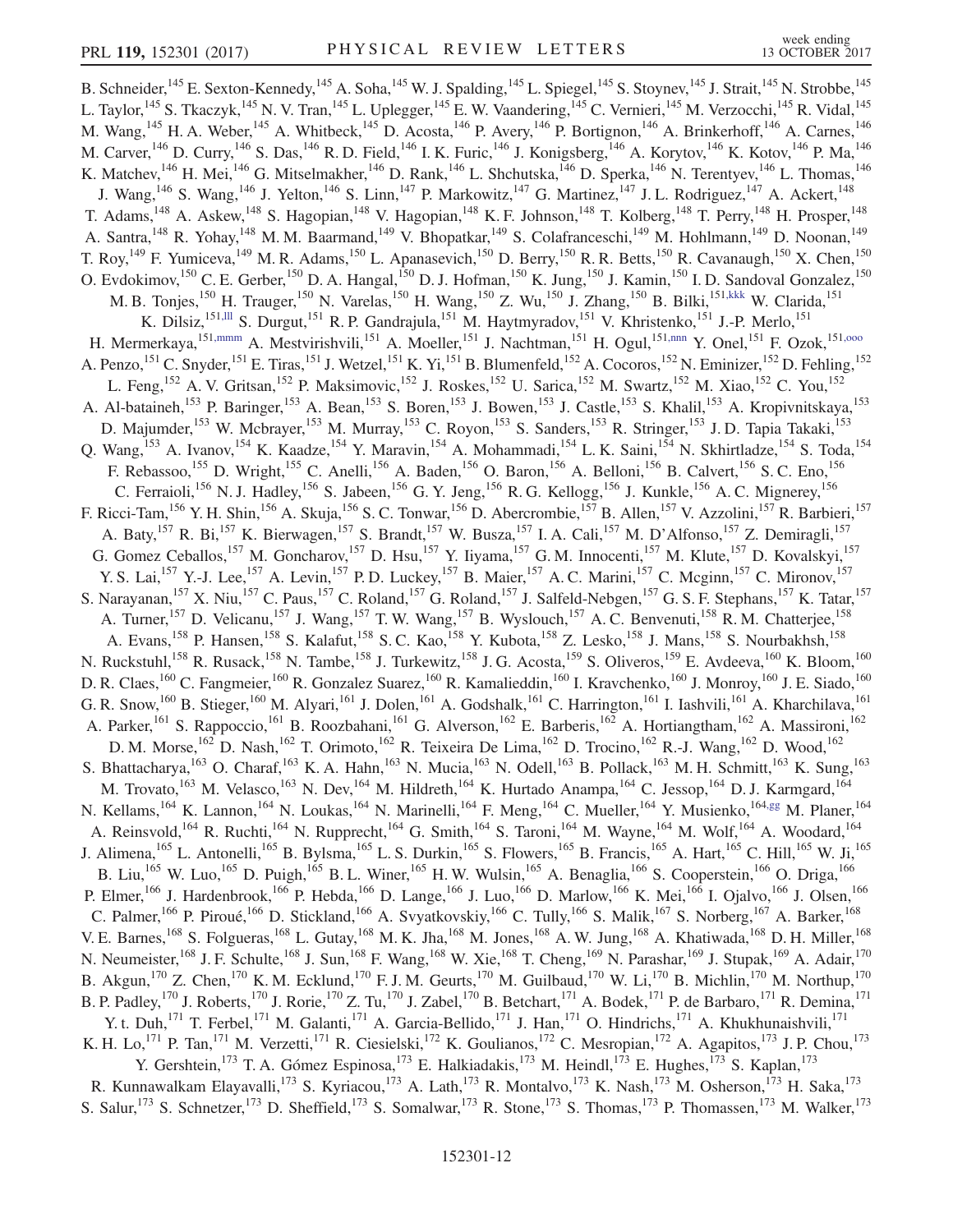<span id="page-12-1"></span><span id="page-12-0"></span>M. Foerster, <sup>174</sup> J. Heideman, <sup>174</sup> G. Riley, <sup>174</sup> K. Rose, <sup>174</sup> S. Spanier, <sup>174</sup> K. Thapa, <sup>174</sup> O. Bouhali, <sup>17[5,ppp](#page-16-49)</sup> A. Castaneda Hernandez,<sup>175[,ppp](#page-16-49)</sup> A. Celik,<sup>175</sup> M. Dalchenko,<sup>175</sup> M. De Mattia,<sup>175</sup> A. Delgado,<sup>175</sup> S. Dildick,<sup>175</sup> R. Eusebi,<sup>175</sup> J. Gilmore,<sup>175</sup> T. Huang,<sup>175</sup> T. Kamon,<sup>175[,qqq](#page-16-50)</sup> R. Mueller,<sup>175</sup> Y. Pakhotin,<sup>175</sup> R. Patel,<sup>175</sup> A. Perloff,<sup>175</sup> L. Perniè,<sup>175</sup> D. Rathjens,<sup>175</sup> A. Safonov,<sup>175</sup> A. Tatarinov,<sup>175</sup> K. A. Ulmer,<sup>175</sup> N. Akchurin,<sup>176</sup> J. Damgov,<sup>176</sup> F. De Guio,<sup>176</sup> C. Dragoiu,<sup>176</sup> P. R. Dudero,<sup>176</sup> J. Faulkner,<sup>176</sup> E. Gurpinar,<sup>176</sup> S. Kunori,<sup>176</sup> K. Lamichhane,<sup>176</sup> S. W. Lee,<sup>176</sup> T. Libeiro,<sup>176</sup> T. Peltola,<sup>176</sup> S. Undleeb,  $^{176}$  I. Volobouev,  $^{176}$  Z. Wang,  $^{176}$  S. Greene,  $^{177}$  A. Gurrola,  $^{177}$  R. Janjam,  $^{177}$  W. Johns,  $^{177}$  C. Maguire,  $^{177}$ A. Melo,<sup>177</sup> H. Ni,<sup>177</sup> P. Sheldon,<sup>177</sup> S. Tuo,<sup>177</sup> J. Velkovska,<sup>177</sup> Q. Xu,<sup>177</sup> M. W. Arenton,<sup>178</sup> P. Barria,<sup>178</sup> B. Cox,<sup>178</sup> R. Hirosky,<sup>178</sup> A. Ledovskoy,<sup>178</sup> H. Li,<sup>178</sup> C. Neu,<sup>178</sup> T. Sinthuprasith,<sup>178</sup> X. Sun,<sup>178</sup> Y. Wang,<sup>178</sup> E. Wolfe,<sup>178</sup> F. Xia,<sup>178</sup> C. Clarke,<sup>179</sup> R. Harr,<sup>179</sup> P. E. Karchin,<sup>179</sup> J. Sturdy,<sup>179</sup> S. Zaleski,<sup>179</sup> D. A. Belknap,<sup>180</sup> J. Buchanan,<sup>180</sup> C. Caillol,<sup>180</sup> S. Dasu,<sup>180</sup> L. Dodd,<sup>180</sup> S. Duric,<sup>180</sup> B. Gomber,<sup>180</sup> M. Grothe,<sup>180</sup> M. Herndon,<sup>180</sup> A. Hervé,<sup>180</sup> U. Hussain,<sup>180</sup> P. Klabbers,<sup>180</sup> A. Lanaro,<sup>180</sup> A. Levine,<sup>180</sup> K. Long,<sup>180</sup> R. Loveless,<sup>180</sup> G. A. Pierro,<sup>180</sup> G. Polese,<sup>180</sup> T. Ruggles,<sup>180</sup> A. Savin,<sup>180</sup> N. Smith,<sup>180</sup> W. H. Smith, $180$  D. Taylor, $180$  and N. Woods $180$ 

(CMS Collaboration)

<sup>1</sup>Yerevan Physics Institute, Yerevan, Armenia

2 Institut für Hochenergiephysik, Wien, Austria

<sup>3</sup>Institute for Nuclear Problems, Minsk, Belarus<br><sup>4</sup>National Centre for Particle and High Energy Physics Mi

<sup>4</sup>National Centre for Particle and High Energy Physics, Minsk, Belarus

Universiteit Antwerpen, Antwerpen, Belgium

<sup>6</sup>Vrije Universiteit Brussel, Brussel, Belgium<br><sup>7</sup>Université Libre de Pruxelles, Pruxelles, Belgium

 $17$ Université Libre de Bruxelles, Bruxelles, Belgium

<sup>8</sup>Ghent University, Ghent, Belgium<br>Université Catholique de Louvain, Louvain-la-Neuve, Belgium<sup>9</sup>

<sup>10</sup>Université de Mons, Mons, Belgium<br><sup>11</sup>Centro Brasileiro de Pesquisas Fisicas, Rio de Janeiro, Brazil<br><sup>12</sup>Universidade do Estado do Rio de Janeiro, Rio de Janeiro, Brazil<br><sup>138</sup>Universidade Estadual Paulista, São Paulo,

<sup>17</sup>*Institute of High Energy Physics, Beijing, China*<br><sup>18</sup>*State Key Laboratory of Nuclear Physics and Technology, Peking University, Beijing, China*<br><sup>19</sup>*Universidad de Los Andes, Bogota, Colombia*<br><sup>20</sup>*University of Sp* 

<sup>24</sup>Charles University, Prague, Czech Republic<br><sup>25</sup>Universidad San Francisco de Quito, Quito, Ecuador <sup>26</sup>Academy of Scientific Research and Technology of the Arab Republic of Egypt,

Egyptian Network of High Energy Physics, Cairo, Egypt<br><sup>27</sup> National Institute of Chemical Physics and Biophysics, Tallinn, Estonia<br><sup>28</sup> Department of Physics, University of Helsinki, Helsinki, Finland<br><sup>29</sup> Helsinki Instit

<sup>32</sup>Laboratoire Leprince-Ringuet, Ecole polytechnique, CNRS/IN2P3, Université Paris-Saclay, Palaiseau, France<br><sup>33</sup>Université de Strasbourg, CNRS, IPHC UMR 7178, F-67000 Strasbourg, France<br><sup>34</sup>Centre de Calcul de l'Institu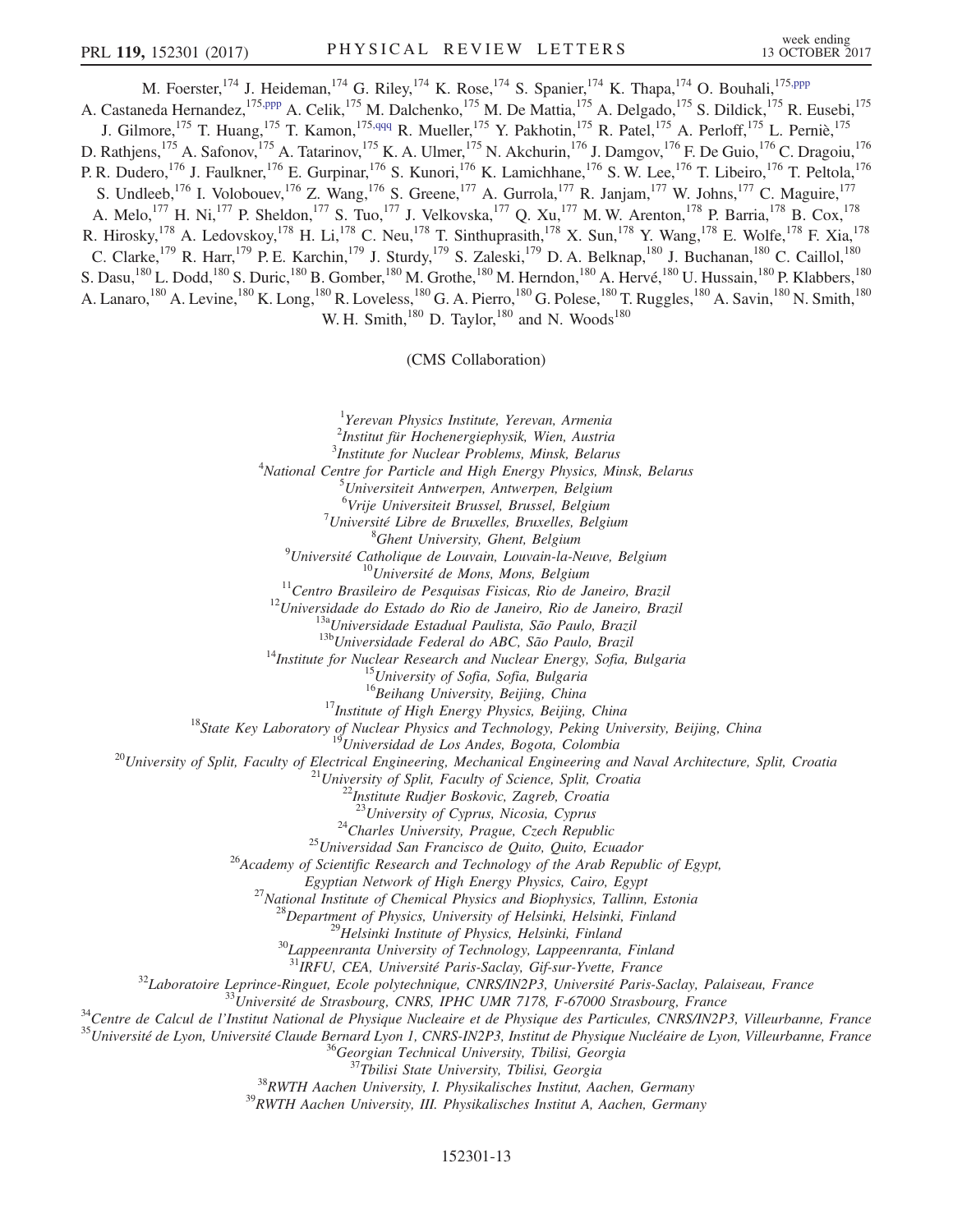$\begin{tabular}{c} \mbox{ $^{40}$}RWTH \textbf{ Aachen University, III. Physikalisches Institut B, Aachen, Germany \\ \mbox{ $^{41}$}Deutsches Elektronen-Synchronous, Hamburg, Germany \\ \mbox{ $^{42}$} University of Hamburg, Germany \\ \mbox{ $^{43}$} Institute of Nuclear and Particle Physics (INPP), NCSR Demokritos, Aghia Paraskevi, Greece \\ \mbox{ $^{45}$} National and Kapodistrian University of Athens, Athens, Greece \\ \mbox{ $^{45}$} National and Kapodistrian University of Athens, Athens, Greece \\ \mbox{ $^{46}$} University of Iodamina, Iodannina, Greece \\ \mbox{ $^{48}$} Write and Nuclear Physics Group, Eötvös Loránd University, Budapest,$ <sup>54</sup>University of Delhi, Delhi, India<br><sup>55</sup>Saha Institute of Nuclear Physics, Kolkata, India<br><sup>56</sup>Indian Institute of Technology Madras, Madras, India<br><sup>57</sup>Bhabha Atomic Research Centre, Mumbai, India 58<br>Tata Institute of Fundamental Research-A, Mumbai, India<br>59Tata Institute of Fundamental Research-B, Mumbai, India  $^{60}$ Indian Institute of Science Education and Research (IISER), Pune, India <sup>61</sup>Institute for Research in Fundamental Sciences (IPM), Tehran, Iran <sup>62</sup>University College Dublin, Dublin, Ireland <sup>63a</sup>INFN Sezione di Bari, Bari, Italy <sup>63b</sup>Università di Bari, Bari, Italy  $63c$ Politecnico di Bari, Bari, Italy<br> $64a$ INFN Sezione di Bologna, Bologna, Italy<br> $64b$ Università di Bologna, Bologna, Italy  $65a$ <sub>INFN</sub> Sezione di Catania, Catania, Italy  $65b$ <sub>Università</sub> di Catania, Catania, Italy <sup>66a</sup>INFN Sezione di Firenze, Firenze, Italy<br><sup>66b</sup>Università di Firenze, Firenze, Italy <sup>67</sup>INFN Laboratori Nazionali di Frascati, Frascati, Italy 68<sup>8</sup>INFN Sezione di Genova, Genova, Italy 68bUniversità di Genova, Genova, Italy 69aINFN Sezione di Milano-Bicocca, Milano, Italy  $^{69b}$ Università di Milano-Bicocca, Milano, Italy<br><sup>70a</sup>INFN Sezione di Napoli, Roma, Italy <sup>70b</sup>Università di Napoli 'Federico II', Roma, Italy<br><sup>70c</sup>Università della Basilicata, Roma, Italy<br><sup>70d</sup>Università G. Marconi, Roma, Italy <sup>71a</sup>INFN Sezione di Padova, Trento, Italy<br><sup>71b</sup>Università di Padova, Trento, Italy <sup>71c</sup>Università di Trento, Trento, Italy <sup>72a</sup>INFN Sezione di Pavia, Pavia, Italy <sup>72b</sup>Università di Pavia, Pavia, Italy <sup>73a</sup>INFN Sezione di Perugia, Perugia, Italy 73bUniversità di Perugia, Perugia, Italy <sup>74a</sup>INFN Sezione di Pisa, Pisa, Italy<br><sup>74b</sup>Università di Pisa, Pisa, Italy <sup>74c</sup>Scuola Normale Superiore di Pisa, Pisa, Italy<br><sup>75a</sup>INFN Sezione di Roma, Pisa, Italy<br><sup>75b</sup>Sapienza Università di Roma, Pisa, Italy <sup>76a</sup>INFN Sezione di Torino, Novara, Italy<br><sup>76b</sup>Università di Torino, Novara, Italy <sup>76c</sup>Università del Piemonte Orientale, Novara, Italy<br><sup>77a</sup>INFN Sezione di Trieste, Trieste, Italy<br><sup>77b</sup>Università di Trieste, Trieste, Italy  $^{78}K$ yungpook National University, Daegu, Korea <sup>79</sup>Chonbuk National University, Jeonju, Korea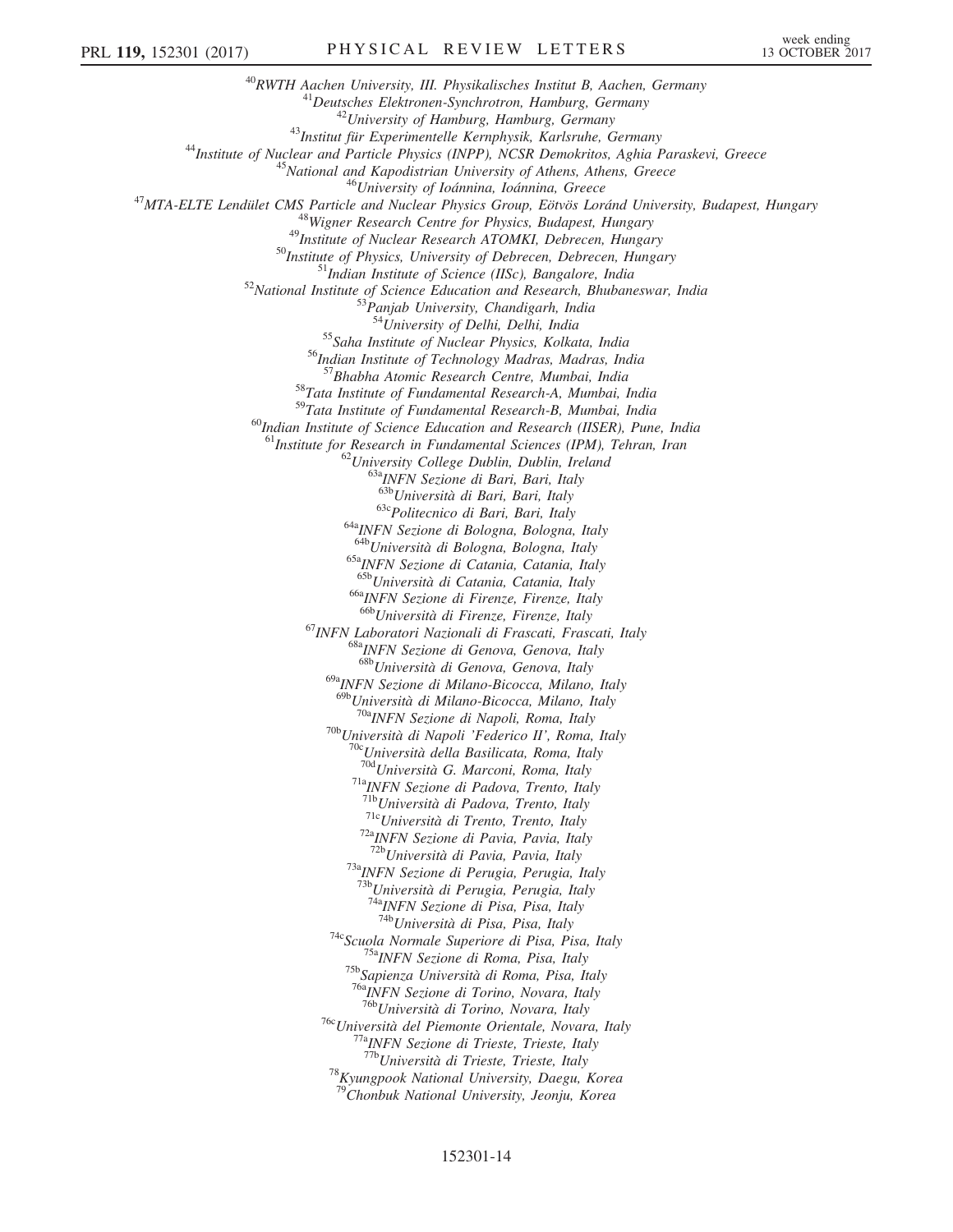<sup>80</sup>Chonnam National University, Institute for Universe and Elementary Particles, Kwangju, Korea  ${}^{81}$ Hanyang University, Seoul, Korea  ${}^{82}$ Korea University, Seoul, Korea <sup>83</sup>Seoul National University, Seoul, Korea<br><sup>84</sup>University of Seoul, Seoul, Korea  $85$ Sungkyunkwan University, Suwon, Korea  $86$ Vilnius University, Vilnius, Lithuania 87 National Centre for Particle Physics, Universiti Malaya, Kuala Lumpur, Malaysia <sup>88</sup>Centro de Investigacion y de Estudios Avanzados del IPN, Mexico City, Mexico<br><sup>89</sup>Universidad Iberoamericana, Mexico City, Mexico<br><sup>90</sup>Benemerita Universidad Autonoma de Puebla, Puebla, Mexico<br><sup>91</sup>Universidad Autónoma d <sup>95</sup>National Centre for Nuclear Research, Swierk, Poland <sup>96</sup>Institute of Experimental Physics, Faculty of Physics, University of Warsaw, Warsaw, Poland<br><sup>97</sup>Laboratório de Instrumentação e Física Experimental de Partículas, Lisboa, Portugal<br><sup>98</sup>Joint Institute for Nuclear Resea  $\begin{array}{r|l} \text{103}\text{Mational Research Nuclear } \text{National Research} & \text{104}\text{Moseow Institute of Physics and Technology, Moscow}\text{Russia} \\ \text{108}\text{National Research Nuclear University} & \text{Moseow Engineering Physics, Intitude} \\ \text{108}\text{Doseow Systems} & \text{Moseow Engineering Physics, Lomonosov Moseow, Russia} \\ \text{108}\text{Skobeltsyn Institute of Nuclear Physics, Lomonosov Moseow, Russia} \\ \text{108}\text{Kobeltsyn Institute of Nuclear Physics, Lomonosov Moseow State University, Moseow, Russia} \\ \text{109}\text{State Research Center of Russian Frederick for High Energy Physics, Protvino, Russia} \\ \text{$ <sup>119</sup>Chulalongkorn University, Faculty of Science, Department of Physics, Bangkok, Thailand<br><sup>120</sup>Cukurova University, Physics Department, Science and Art Faculty, Adana, Turkey<br><sup>121</sup>Middle East Technical University, Physi  $^{5}$ National Scientific Center, Kharkov Institute of Physics and Technology, Kharkov, Ukraine<br>  $^{126}$ University of Bristol, Bristol, United Kingdom<br>  $^{127}$ Rutherford Appleton Laboratory, Didcot, United Kingdom<br>  $^{128}$  $134$ Brown University, Providence, Rhode Island, USA  $135$ University of California, Davis, Davis, USA  $136$ University of California, Los Angeles, California, USA  $137$ University of California, Riverside, Riverside, USA <sup>138</sup>University of California, San Diego, La Jolla, USA<br><sup>139</sup>University of California, Santa Barbara - Department of Physics, Santa Barbara, USA

## 152301-15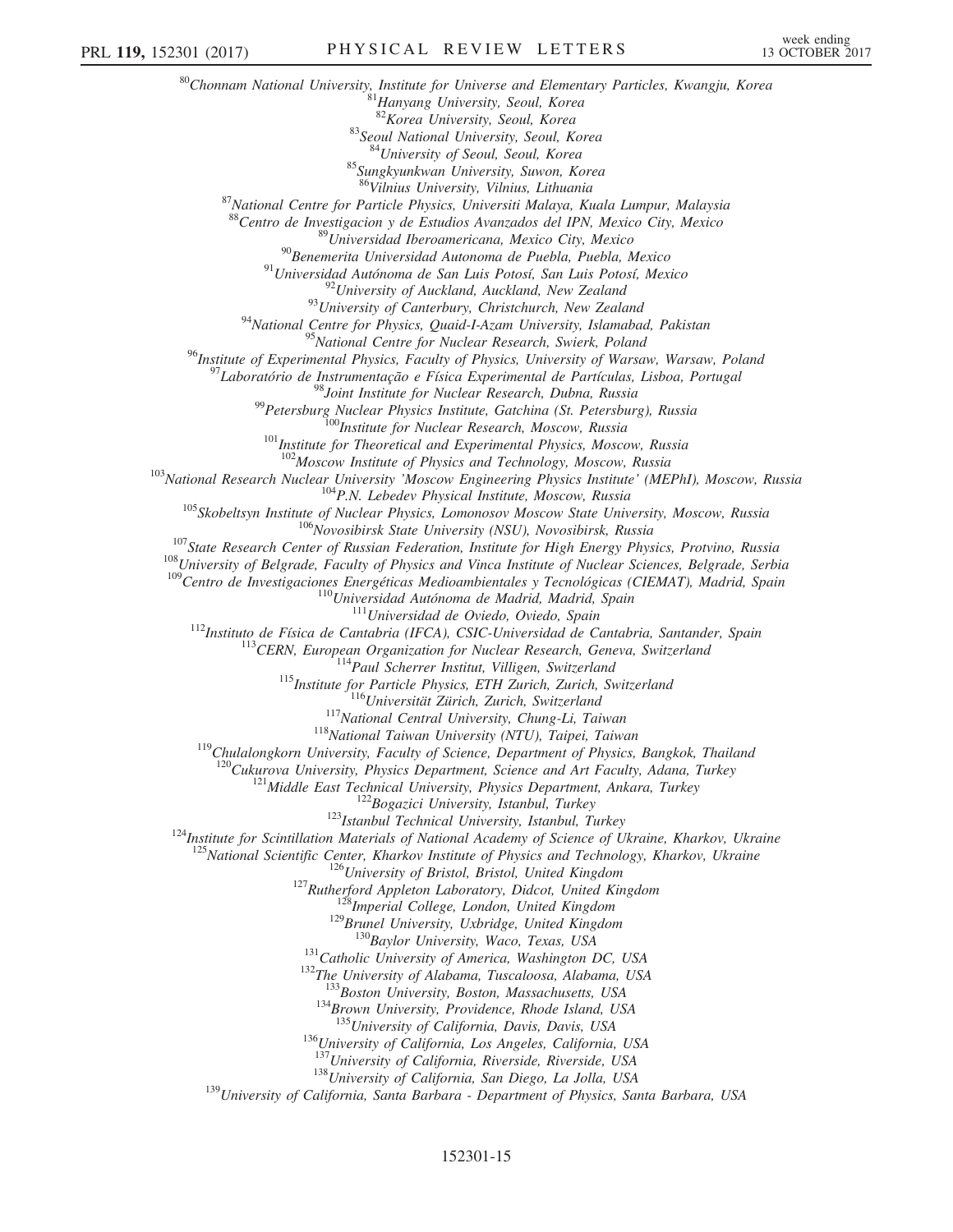<sup>140</sup>California Institute of Technology, Pasadena, California, USA  $141$ Carnegie Mellon University, Pittsburgh, Pennsylvania, USA<br> $142$ University of Colorado Boulder, Boulder, Colorado, USA <sup>143</sup>Cornell University, Ithaca, New York, USA<br><sup>144</sup>Fairfield University, Fairfield, Connecticut, USA<br><sup>145</sup>Fermi National Accelerator Laboratory, Batavia, Illinois, USA<br><sup>146</sup>University of Florida, Gainesville, Florida, US <sup>149</sup>Florida Institute of Technology, Melbourne, Florida, USA<br><sup>150</sup>University of Illinois at Chicago (UIC), Chicago, Illinois, USA<br><sup>151</sup>The University of Iowa, Iowa City, Iowa, USA<br><sup>152</sup>Johns Hopkins University, Baltimore <sup>155</sup> Lawrence Livermore National Laboratory, Livermore, California, USA<br><sup>155</sup> Lawrence Livermore National Laboratory, Livermore, California, USA<br><sup>156</sup> University of Maryland, College Park, Maryland, USA<br><sup>157</sup> Massachuset  $^{160}$ University of Nebraska-Lincoln, Lincoln, Nebraska, USA<br> $^{161}$ State University of New York at Buffalo, Buffalo, New York, USA<br> $^{162}$ Northeastern University, Boston, Massachusetts, USA<br> $^{163}$ Northwestern Universit <sup>164</sup>University of Notre Dame, Notre Dame, Indiana, USA <sup>165</sup>The Ohio State University, Columbus, Ohio, USA  $166$ Princeton University, Princeton, New Jersey, USA  $167$ University of Puerto Rico, Mayaguez, Puerto Rico, USA <sup>168</sup>Purdue University, West Lafayette, Indiana, USA<br><sup>169</sup>Purdue University Northwest, Hammond, Indiana, USA<br><sup>170</sup>Rice University, Houston, Texas, USA <sup>171</sup>University of Rochester, Rochester, New York, USA<br><sup>172</sup>The Rockefeller University, New York, New York, USA<br><sup>173</sup>Rutgers, The State University of New Jersey, Piscataway, New Jersey, USA<br><sup>174</sup>University of Tennessee, K <sup>177</sup>Vanderbilt University, Nashville, Tennessee, USA <sup>178</sup>University of Virginia, Charlottesville, Virginia, USA <sup>179</sup>Wavne State University, Detroit, Michigan, USA  $180$ University of Wisconsin - Madison, Madison, Wisconsin, USA

<span id="page-15-0"></span><sup>[a](#page-6-7)</sup> Also at Vienna University of Technology, Vienna, Austria.

<span id="page-15-1"></span><sup>[b](#page-6-8)</sup>Also at State Key Laboratory of Nuclear Physics and Technology, Peking University, Beijing, China.

<span id="page-15-2"></span>[c](#page-6-9) Also at Universidade Estadual de Campinas, Campinas, Brazil.

- <span id="page-15-3"></span>[d](#page-6-10) Also at Universidade Federal de Pelotas, Pelotas, Brazil.
- <span id="page-15-4"></span>[e](#page-6-11) Also at Université Libre de Bruxelles, Bruxelles, Belgium.
- <span id="page-15-5"></span>[f](#page-6-12) Also at Joint Institute for Nuclear Research, Dubna, Russia.
- <span id="page-15-6"></span><sup>[g](#page-6-13)</sup>Also at Suez University, Suez, Egypt.

h Also at British University in Egypt, Cairo, Egypt.

- <span id="page-15-7"></span>[i](#page-6-13) Also at Fayoum University, El-Fayoum, Egypt.
- <span id="page-15-8"></span><sup>[j](#page-6-13)</sup>Also at Helwan University, Cairo, Egypt.
- <span id="page-15-9"></span>[k](#page-7-0) Also at Université de Haute Alsace, Mulhouse, France.
- <span id="page-15-10"></span><sup>1</sup>A[l](#page-7-1)so at Skobeltsyn Institute of Nuclear Physics, Lomonosov Moscow State University, Moscow, Russia.
- <span id="page-15-11"></span>[m](#page-7-2)Also at CERN, European Organization for Nuclear Research, Geneva, Switzerland.
- <span id="page-15-12"></span><sup>[n](#page-7-3)</sup> Also at RWTH Aachen University, III. Physikalisches Institut A, Aachen, Germany.
- <span id="page-15-13"></span><sup>[o](#page-7-4)</sup>Also at University of Hamburg, Hamburg, Germany.
- <span id="page-15-14"></span><su[p](#page-7-5)>p</sup>Also at Brandenburg University of Technology, Cottbus, Germany.
- <span id="page-15-15"></span><sup>[q](#page-7-6)</sup>Also at Institute of Nuclear Research ATOMKI, Debrecen, Hungary.
- <span id="page-15-16"></span>[r](#page-7-7) Also at MTA-ELTE Lendület CMS Particle and Nuclear Physics Group, Eötvös Loránd University, Budapest, Hungary.